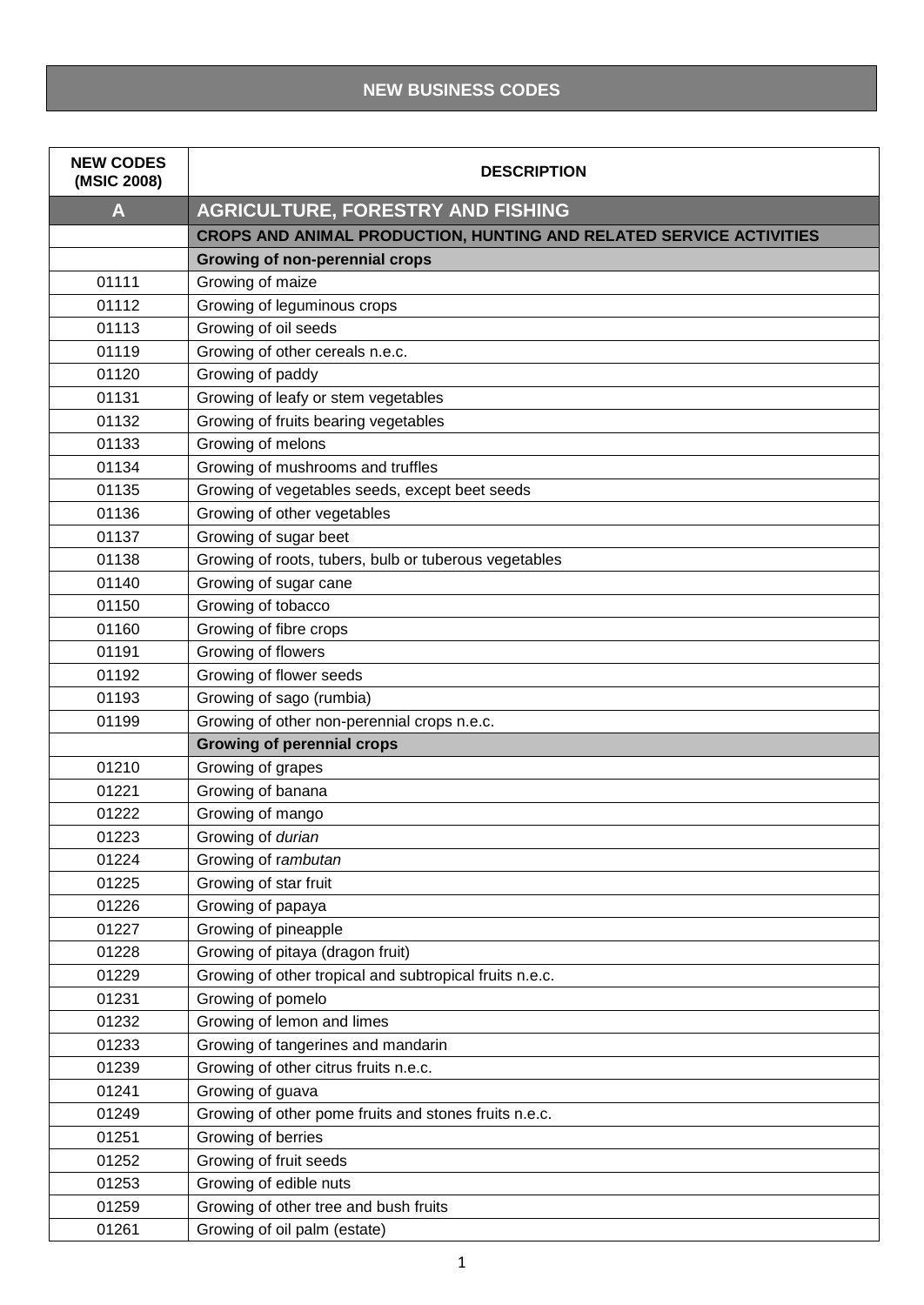| 01262 | Growing of oil palm (smallholdings)                                                                   |
|-------|-------------------------------------------------------------------------------------------------------|
| 01263 | Growing of coconut (estate and smallholdings)                                                         |
| 01269 | Growing of other oleaginous fruits n.e.c.                                                             |
| 01271 | Growing of coffee                                                                                     |
| 01272 | Growing of tea                                                                                        |
| 01273 | Growing of cocoa                                                                                      |
| 01279 | Growing of other beverage crops n.e.c.                                                                |
| 01281 | Growing of pepper (piper nigrum)                                                                      |
| 01282 | Growing of chilies and pepper (capsicum spp.)                                                         |
| 01283 | Growing of nutmeg                                                                                     |
| 01284 | Growing of ginger                                                                                     |
| 01285 | Growing of plants used primarily in perfumery, in pharmacy or for insecticidal, fungicidal or similar |
|       | purposes                                                                                              |
| 01289 | Growing of other spices and aromatic crops n.e.c.                                                     |
| 01291 | Growing of rubber trees (estate)                                                                      |
| 01292 | Growing of rubber trees (smallholdings)                                                               |
| 01293 | Growing of trees for extraction of sap                                                                |
| 01294 | Growing of nipa palm                                                                                  |
| 01295 | Growing of areca                                                                                      |
| 01296 | Growing of roselle                                                                                    |
| 01299 | Growing of other perennial crops n.e.c.                                                               |
|       | <b>Plant propagation</b>                                                                              |
| 01301 | Growing of plants for planting                                                                        |
| 01302 | Growing of plants for ornamental purposes                                                             |
| 01303 | Growing of live plants for bulbs, tubers and roots; cuttings and slips; mushroom spawn                |
| 01304 | Operation of tree nurseries                                                                           |
|       |                                                                                                       |
|       | <b>Animal production</b>                                                                              |
| 01411 | Raising, breeding and production of cattle or buffaloes                                               |
| 01412 | Production of raw milk from cows or buffaloes                                                         |
| 01413 | Production of bovine semen                                                                            |
| 01420 | Raising and breeding of horses, asses, mules or hinnes                                                |
| 01430 | Raising and breeding of camels (dromedary) and camelids                                               |
| 01441 | Raising, breeding and production of sheep and goats                                                   |
| 01442 | Production of raw sheep or goat's milk                                                                |
| 01443 | Production of raw wool                                                                                |
| 01450 | Raising, breeding and production of swine/pigs                                                        |
| 01461 | Raising, breeding and production of chicken, broiler                                                  |
| 01462 | Raising, breeding and production of ducks                                                             |
| 01463 | Raising, breeding and production of geese                                                             |
| 01464 | Raising, breeding and production of quails                                                            |
| 01465 |                                                                                                       |
| 01466 | Raising and breeding of other poultry n.e.c.                                                          |
| 01467 | Production of chicken eggs                                                                            |
| 01468 | Production of duck eggs                                                                               |
| 01469 | Production of other poultry eggs n.e.c.                                                               |
| 01491 | Operation of poultry hatcheries<br>Raising, breeding and production of semi-domesticated              |
| 01492 | Production of fur skins, reptile or bird's skin from ranching operation                               |
| 01493 | Operation of worm farms, land mollusc farms, snail farms                                              |
| 01494 | Raising of silk worms and production of silk worm cocoons                                             |
| 01495 | Bee keeping and production of honey and beeswax                                                       |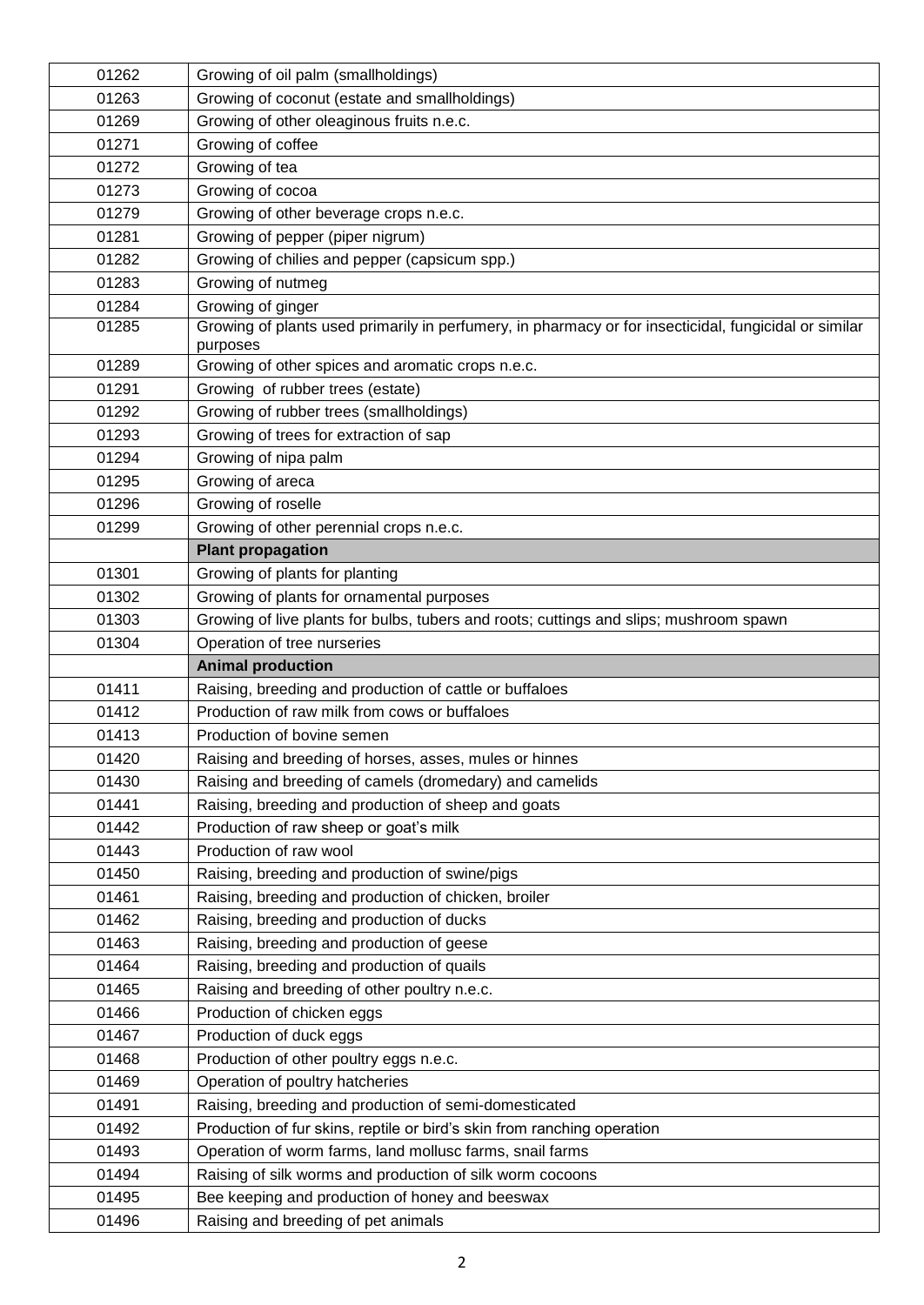| 01497 | Raising and breeding of swiflet                                                                                                 |
|-------|---------------------------------------------------------------------------------------------------------------------------------|
| 01499 | Raising of diverse/other animals n.e.c.                                                                                         |
| 01500 | <b>Mixed Farming</b>                                                                                                            |
|       | Support activities to agriculture and post-harvest crops activities                                                             |
| 01610 | Agricultural activities for crops production on a fee or contract basis                                                         |
| 01620 | Agricultural activities for animal production on a fee or contract basis                                                        |
| 01631 | Preparation of crops for primary markets                                                                                        |
| 01632 | Preparation of tobacco leaves                                                                                                   |
| 01633 | Preparation of cocoa beans                                                                                                      |
| 01634 | Sun-drying of fruits and vegetables                                                                                             |
| 01640 | Seed processing for propagation                                                                                                 |
|       | Hunting, trapping and related service activities                                                                                |
| 01701 | Hunting and trapping on a commercial basis                                                                                      |
| 01702 | Taking of animals (dead or alive)                                                                                               |
|       | <b>FORESTRY AND LOGGING</b>                                                                                                     |
|       | Silviculture and other forestry activities                                                                                      |
| 02101 | Planting, replanting, transplanting, thinning and conserving of forests and timber tracts                                       |
| 02102 | Growing of coppice, pulpwood and fire wood                                                                                      |
| 02103 | Operation of forest tree nurseries                                                                                              |
| 02104 | Collection and raising of wildings (peat swamp forest tree species)                                                             |
| 02105 | Forest plantation                                                                                                               |
|       | Logging                                                                                                                         |
| 02201 | Production of round wood for forest-based manufacturing industries                                                              |
| 02202 | Production of round wood used in an unprocessed form                                                                            |
| 02203 | Production of charcoal in the forest (using traditional methods)                                                                |
| 02204 | Rubber wood logging                                                                                                             |
|       | Gathering of non-wood forest products                                                                                           |
| 02301 | Collection of rattan, bamboo                                                                                                    |
| 02302 | Bird's nest collection                                                                                                          |
| 02303 | Wild sago palm collection                                                                                                       |
| 02309 | Gathering of non-wood forest products n.e.c.                                                                                    |
|       | <b>Support service to forestry</b>                                                                                              |
| 02401 | Carrying out part of the forestry and forest plantation operation on a fee or contract basis for<br>forestry service activities |
| 02402 | Carrying out part of the forestry operation on a fee or contract basis for logging service activities                           |
|       | <b>FISHING AND AQUACULTURE</b>                                                                                                  |
|       | <b>Fishing</b>                                                                                                                  |
| 03111 | Fishing on a commercial basis in ocean and coastal waters                                                                       |
| 03112 | Collection of marine crustaceans and molluscs                                                                                   |
| 03113 | Taking of aquatic animals: sea squirts, tunicates, sea urchins                                                                  |
| 03114 | Activities of vessels engaged both in fishing and in processing and preserving of fish                                          |
| 03115 | Gathering of other marine organisms and materials (natural pearls, sponges, coral and algae)                                    |
| 03119 | Marine fishing n.e.c.                                                                                                           |
| 03121 | Fishing on a commercial basis in inland waters                                                                                  |
| 03122 | Taking of freshwater crustaceans and molluscs                                                                                   |
| 03123 | Taking of freshwater aquatic animals                                                                                            |
| 03124 | Gathering of freshwater flora and fauna                                                                                         |
| 03129 | Freshwater fishing n.e.c.                                                                                                       |
|       | <b>Aquaculture</b>                                                                                                              |
| 03211 | Fish farming in sea water                                                                                                       |
| 03212 | Production of bivalve spat (oyster, mussel), lobster lings, shrimp post-larvae, fish fry and                                    |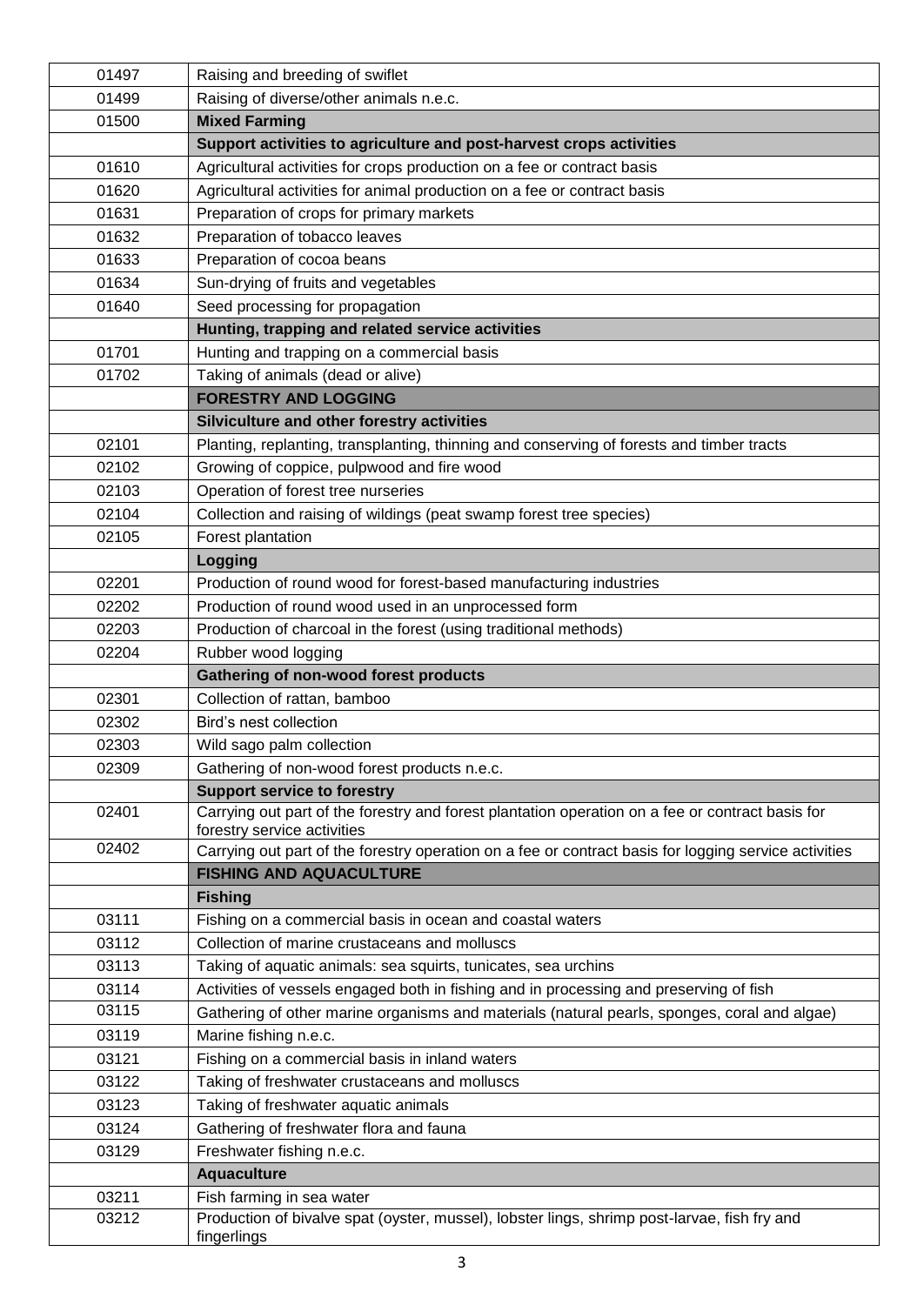| 03213 | Growing of laver and other edible seaweeds                                                    |
|-------|-----------------------------------------------------------------------------------------------|
| 03214 | Culture of crustaceans, bivalves, other molluscs and other aquatic animals in sea water       |
| 03215 | Aquaculture activities in brackish water                                                      |
| 03216 | Aquaculture activities in salt water filled tanks or reservoirs                               |
| 03217 | Operation of hatcheries (marine)                                                              |
| 03218 | Operation of marine worm farms for fish feed                                                  |
| 03219 | Marine aquaculture n.e.c.                                                                     |
| 03221 | Fish farming in freshwater                                                                    |
| 03222 | Shrimp farming in freshwater                                                                  |
| 03223 | Culture of freshwater crustaceans, bivalves, other molluscs and other aquatic animals         |
| 03224 | Operation of hatcheries (freshwater)                                                          |
| 03225 | Farming of frogs                                                                              |
| 03229 | Freshwater aquaculture n.e.c.                                                                 |
| B     | <b>MINING AND QUARRYING</b>                                                                   |
|       | <b>MINING OF COAL AND LIGNITE</b>                                                             |
| 05100 | Mining of hard coal                                                                           |
| 05200 | Mining of lignite (brown coal)                                                                |
|       | EXTRACTION OF CRUDE, PETROLEUM AND NATURAL GAS                                                |
|       | <b>Extraction of crude petroleum</b>                                                          |
| 06101 | Extraction of crude petroleum oils                                                            |
| 06102 | Extraction of bituminous or oil shale and tar sand                                            |
| 06103 | Production of crude petroleum from bituminous shale and sand                                  |
| 06104 | Processes to obtain crude oils                                                                |
|       | <b>Extraction of natural gas</b>                                                              |
| 06201 | Production of crude gaseous hydrocarbon (natural gas)                                         |
| 06202 | <b>Extraction of condensates</b>                                                              |
| 06203 | Draining and separation of liquid hydrocarbon fractions                                       |
| 06204 | Gas desulphurization                                                                          |
| 06205 | Mining of hydrocarbon liquids, obtain through liquefaction or pyrolysis                       |
|       | <b>MINING OF METAL ORES</b>                                                                   |
|       | <b>Mining of iron ores</b>                                                                    |
| 07101 | Mining of ores valued chiefly for iron content                                                |
| 07102 | Beneficiation and agglomeration of iron ores                                                  |
|       | Mining of non-ferrous metal ores                                                              |
| 07210 | Mining of uranium and thorium ores                                                            |
| 07291 | Mining of tin ores                                                                            |
| 07292 | Mining of copper                                                                              |
| 07293 | Mining of bauxite (aluminium)                                                                 |
| 07294 | Mining of ilmenite                                                                            |
| 07295 | Mining of gold                                                                                |
| 07296 | Mining of silver                                                                              |
| 07297 | Mining of platinum                                                                            |
| 07298 | Amang retreatment                                                                             |
| 07299 | Mining of other non-ferrous metal ores n.e.c.                                                 |
|       | <b>OTHER MINING AND QUARRYING</b>                                                             |
|       | Quarrying of stone, sand and clay                                                             |
| 08101 | Quarrying, rough trimming and sawing of monumental and building stone such as marble, granite |
| 08102 | (dimension stone), sandstone<br>Quarrying, crushing and breaking of limestone                 |
| 08103 | Mining of gypsum and anhydrite                                                                |
| 08104 | Mining of chalk and uncalcined dolomite                                                       |
|       |                                                                                               |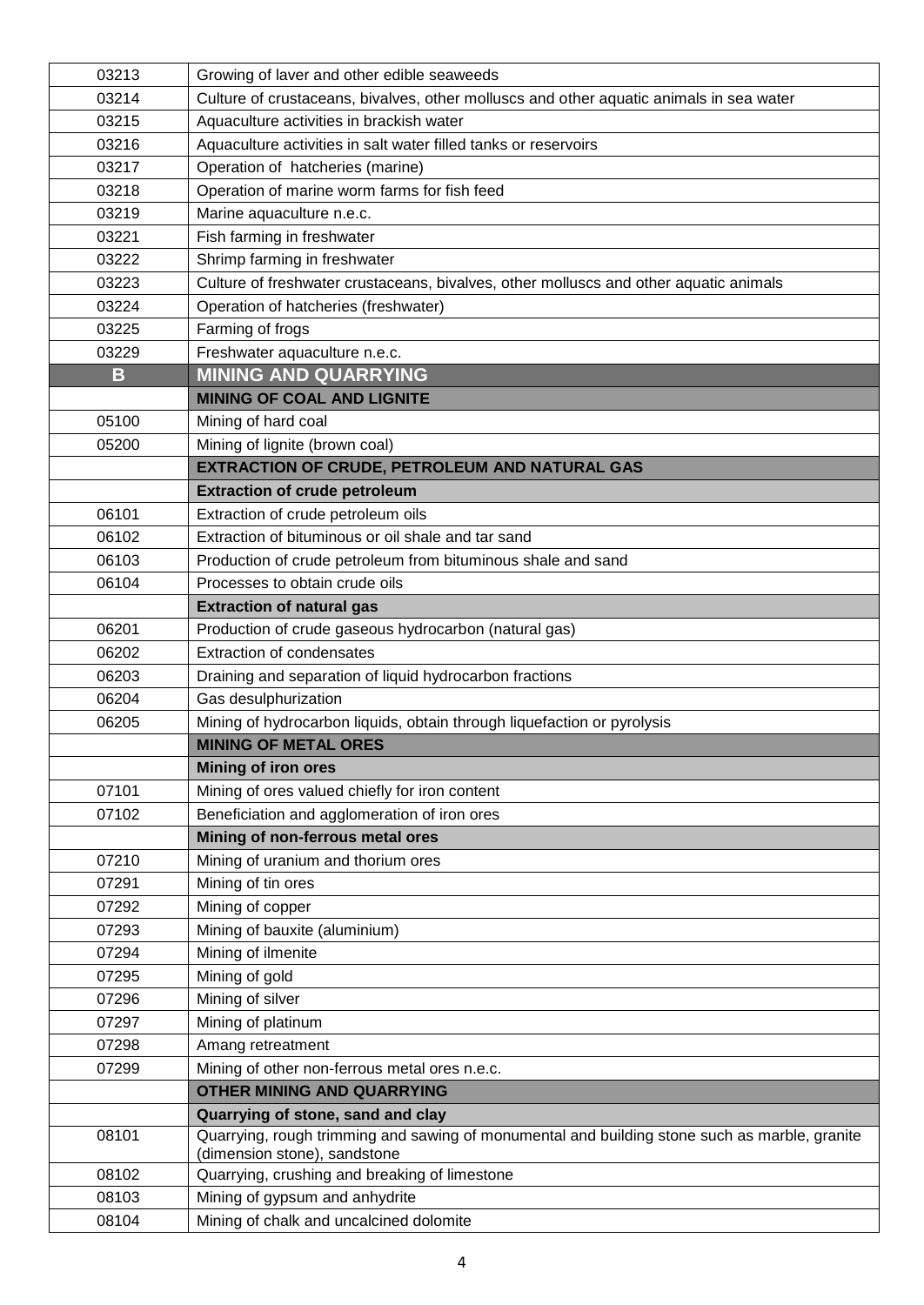| 08105       | Extraction and dredging of industrial sand, sand for construction and gravel                  |
|-------------|-----------------------------------------------------------------------------------------------|
| 08106       | Breaking and crushing of stone and gravel                                                     |
| 08107       | Quarrying of sand                                                                             |
| 08108       | Mining of clays, refractory clays and kaolin                                                  |
| 08109       | Quarrying, crushing and breaking of granite                                                   |
|             | Mining and quarrying n.e.c.                                                                   |
| 08911       | Mining of natural phosphates                                                                  |
| 08912       | Mining of natural potassium salts                                                             |
| 08913       | Mining of native sulphur                                                                      |
| 08914       | Extraction and preparation of pyrites and pyrrhotite, except roasting                         |
| 08915       | Mining of natural barium sulphate and carbonate (barytes and witherite)                       |
| 08916       | Mining of natural borates, natural magnesium sulphates (kieserite)                            |
| 08917       | Mining of earth colours, fluorspar and other minerals valued chiefly as a source of chemicals |
| 08918       | Guano mining                                                                                  |
| 08921       | Peat digging                                                                                  |
| 08922       | Peat agglomeration                                                                            |
| 08923       | Preparation of peat to improve quality or facilitate transport or storage                     |
| 08931       | Extraction of salt from underground                                                           |
| 08932       | Salt production by evaporation of sea water or other saline waters                            |
| 08933       | Crushing, purification and refining of salt by the producer                                   |
| 08991       | Mining and quarrying of abrasive materials                                                    |
| 08992       | Mining and quarrying of asbestos                                                              |
| 08993       | Mining and quarrying of siliceous fossil meals                                                |
| 08994       | Mining and quarrying of natural graphite                                                      |
| 08995       | Mining and quarrying of steatite (talc)                                                       |
| 08996       | Mining and quarrying of gemstones                                                             |
| 08999       | Other mining and quarrying n.e.c.                                                             |
|             | <b>MINING SUPPORT SERVICE ACTIVITIES</b>                                                      |
|             | Support activities for petroleum and natural gas extraction                                   |
| 09101       | Oil and gas extraction service activities provided on a fee or contract basis                 |
| 09102       | Oil and gas field fire fighting services                                                      |
| 09900       | Support activities for other mining and quarrying                                             |
| $\mathbf C$ | <b>MANUFACTURING</b>                                                                          |
|             | <b>MANUFACTURE OF FOOD PRODUCTS</b>                                                           |
|             | Processing and preserving of meat                                                             |
| 10101       | Processing and preserving of meat and production of meat products                             |
| 10102       | Processing and preserving of poultry and poultry products                                     |
| 10103       | Production of hides and skins originating from slaughterhouses                                |
| 10104       | Operation of slaughterhouses engaged in killing, houses dressing or packing meat              |
| 10109       | Processing and preserving of meat n.e.c.                                                      |
|             | Processing and preserving of fish, crustaceans and molluscs                                   |
| 10201       | Canning of fish, crustaceans and mollusks                                                     |
| 10202       | Processing, curing and preserving of fish, crustacean and molluscs                            |
| 10203       | Production of fish meals for human consumption or animal feed                                 |
| 10204       | Production of keropok including keropok lekor                                                 |
| 10205       | Processing of seaweed                                                                         |
|             | Processing and preserving of fruits and vegetables                                            |
| 10301       | Manufacture of fruits and vegetable food products                                             |
| 10302       | Manufacture of fruit and vegetable juices                                                     |
| 10303       | Pineapple canning                                                                             |
| 10304       | Manufacture of jams, marmalades and table jellies                                             |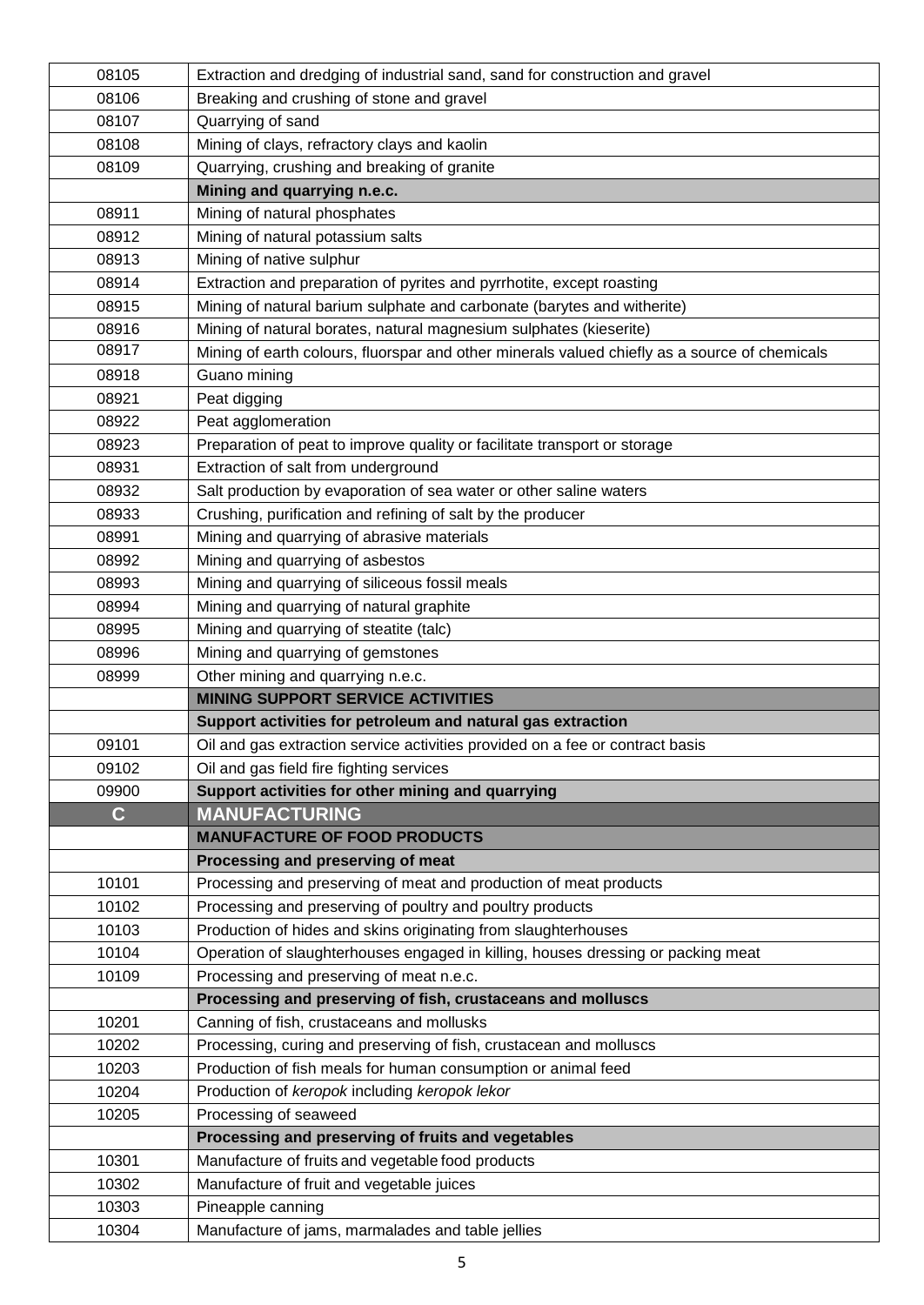| 10305 | Manufacture of nuts and nut products                             |
|-------|------------------------------------------------------------------|
| 10306 | Manufacture of bean curd products                                |
|       | Manufacture of vegetable and animal oils and fats                |
| 10401 | Manufacture of crude palm oil                                    |
| 10402 | Manufacture of refined palm oil                                  |
| 10403 | Manufacture of palm kernel oil                                   |
| 10404 | Manufacture of crude and refined vegetable oil                   |
| 10405 | Manufacture of coconut oil                                       |
| 10406 | Manufacture of compound cooking fats                             |
| 10407 | Manufacture of animal oils and fats                              |
|       | <b>Manufacture of dairy products</b>                             |
| 10501 | Manufacture of ice cream and other edible ice such as sorbet     |
| 10502 | Manufacture of condensed, powdered and evaporated milk           |
| 10509 | Manufacture of other dairy products n.e.c.                       |
|       | Manufacture of grain mill products, starches and starch products |
| 10611 | Rice milling                                                     |
| 10612 | Provision of milling services                                    |
| 10613 | Flour milling                                                    |
| 10619 | Manufacture of grain mill products n.e.c.                        |
| 10621 | Manufacture of starches and starch products                      |
| 10622 | Manufacture of glucose, glucose syrup, maltose, inulin           |
| 10623 | Manufacture of sago and tapioca flour/products                   |
|       | Manufacture of other food products                               |
| 10711 | Manufacture of biscuits and cookies                              |
| 10712 | Manufacture of bread, cakes and other bakery products            |
| 10713 | Manufacture of snack products                                    |
| 10714 | Manufacture of frozen bakery products                            |
| 10721 | Manufacture of sugar                                             |
| 10722 | Manufacture of sugar products                                    |
| 10731 | Manufacture of cocoa products                                    |
| 10732 | Manufacture of chocolate and chocolate products                  |
| 10733 | Manufacture of sugar confectionery                               |
| 10741 | Manufacture of meehoon, noodles and other related products       |
| 10742 | Manufacture of pastas                                            |
| 10750 | Manufacture of prepared meals and dishes                         |
| 10791 | Manufacture of coffee                                            |
| 10792 | Manufacture of tea                                               |
| 10793 | Manufacture of sauces and condiments                             |
| 10794 | Manufacture of spices and curry powder                           |
| 10795 | Manufacture of egg products                                      |
| 10799 | Manufacture of other food products n.e.c.                        |
| 10800 | Manufacture of prepared animal feeds                             |
|       | <b>MANUFACTURE OF BEVERAGES</b>                                  |
| 11010 | Distilling, rectifying and blending of spirits                   |
| 11020 | Manufacture of wines                                             |
| 11030 | Manufacture of malt liquors and malt                             |
| 11041 | Manufacture of soft drinks                                       |
| 11042 | Production of natural mineral water and other bottled water      |
| 12000 | <b>MANUFACTURE OF TOBACCO PRODUCTS</b>                           |
|       | <b>MANUFACTURE OF TEXTILES</b>                                   |
|       | Spinning, weaving and finishing of textiles                      |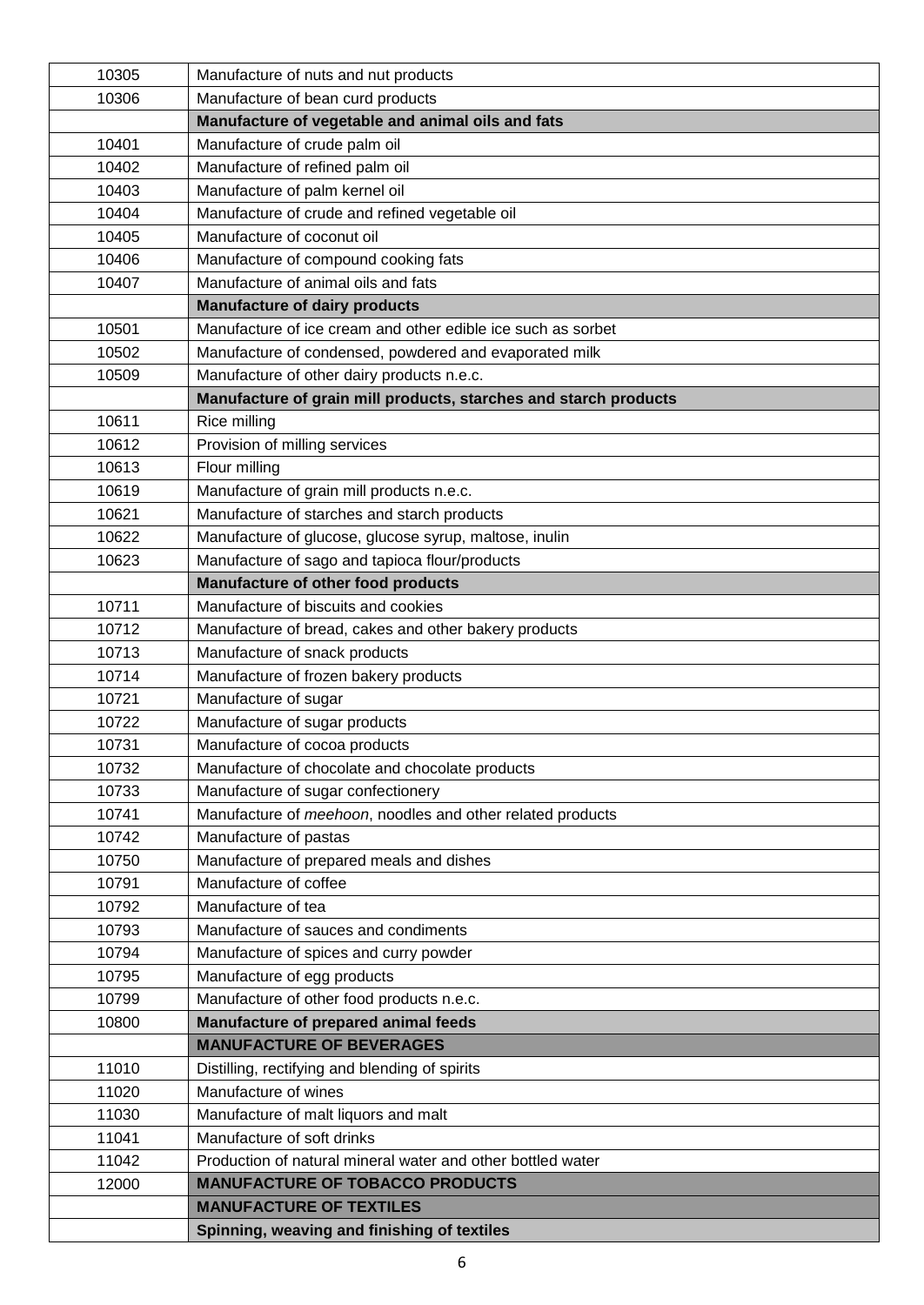| 13110 | Preparation and spinning of textile fibres                                                                                         |
|-------|------------------------------------------------------------------------------------------------------------------------------------|
| 13120 | Weaving of textiles                                                                                                                |
| 13131 | Batik making                                                                                                                       |
| 13132 | Dyeing, bleaching, printing and finishing of yarns and fabrics                                                                     |
| 13139 | Other finishing textiles                                                                                                           |
|       | <b>Manufacture of other textiles</b>                                                                                               |
| 13910 | Manufacture of knitted and crocheted fabrics                                                                                       |
| 13921 | Manufacture of made-up articles of any textile materials, including of knitted or crocheted fabrics                                |
| 13922 | Manufacture of made-up furnishing articles                                                                                         |
| 13930 | Manufacture of carpets and rugs                                                                                                    |
| 13940 | Manufacture of cordage, rope, twine and netting                                                                                    |
| 13990 | Manufacture of other textiles n.e.c.                                                                                               |
|       | <b>MANUFACTURE OF WEARING APPAREL</b>                                                                                              |
|       | Manufacture of wearing apparel, except fur apparel                                                                                 |
| 14101 | Manufacture of specific wearing apparel                                                                                            |
| 14102 | Manufacture of clothings                                                                                                           |
| 14103 | Custom tailoring                                                                                                                   |
| 14109 | Manufacture of other clothing accessories                                                                                          |
|       | <b>Manufacture of articles of fur</b>                                                                                              |
| 14200 | Manufacture of articles made of fur skins                                                                                          |
| 14300 | Manufacture of knitted and crocheted apparel                                                                                       |
|       | <b>MANUFACTURE OF LEATHER AND RELATED PRODUCTS</b>                                                                                 |
|       | Tanning and dressing of leather; manufacture of luggage, handbags, saddlery and<br>harness; dressing and dyeing of fur             |
| 15110 | Tanning and dressing of leather; dressing and dyeing of fur                                                                        |
| 15120 | Manufacture of luggage, handbags and the like, saddlery and harness                                                                |
|       | <b>Manufacture of footwear</b>                                                                                                     |
| 15201 | Manufacture of leather footwear                                                                                                    |
| 15202 | Manufacture of plastic footwear                                                                                                    |
| 15203 | Manufacture of rubber footwear                                                                                                     |
| 15209 | Manufacture of other footwear n.e.c.                                                                                               |
|       | MANUFACTURE OF WOOD AND OF PRODUCTS OF WOOD AND CORK, EXCEPT<br>FURNITURE; MANUFACTURE OF ARTICLES OF STRAW AND PLAITING MATERIALS |
| 16100 | Sawmilling and planning of wood                                                                                                    |
|       | Manufacture of products of wood, cork, straw and plaiting materials                                                                |
| 16211 | Manufacture of veneer sheets and plywood                                                                                           |
| 16212 | Manufacture of particle board and fibreboard                                                                                       |
| 16221 | Manufacture of builders' carpentry                                                                                                 |
| 16222 | Manufacture of joinery wood products                                                                                               |
| 16230 | Manufacture of wooden containers                                                                                                   |
| 16291 | Manufacture of wood charcoal                                                                                                       |
| 16292 | Manufacture of other products of wood, cane, articles of cork, straw and plaiting materials                                        |
|       | <b>MANUFACTURE OF PAPER AND PAPER PRODUCTS</b>                                                                                     |
| 17010 | Manufacture of pulp, paper and paperboard                                                                                          |
| 17020 | Manufacture of corrugated paper and paperboard and of containers of paper and paperboard                                           |
| 17091 | Manufacture of envelopes and letter-card                                                                                           |
| 17092 | Manufacture of household and personal hygiene paper                                                                                |
| 17093 | Manufacture of gummed or adhesive paper in strips or rolls and labels and wall paper                                               |
| 17094 | Manufacture of effigies, funeral paper goods, joss paper                                                                           |
| 17099 | Manufacture of other articles of paper and paperboard n.e.c.                                                                       |
|       | PRINTING AND REPRODUCTION OF RECORDED MEDIA                                                                                        |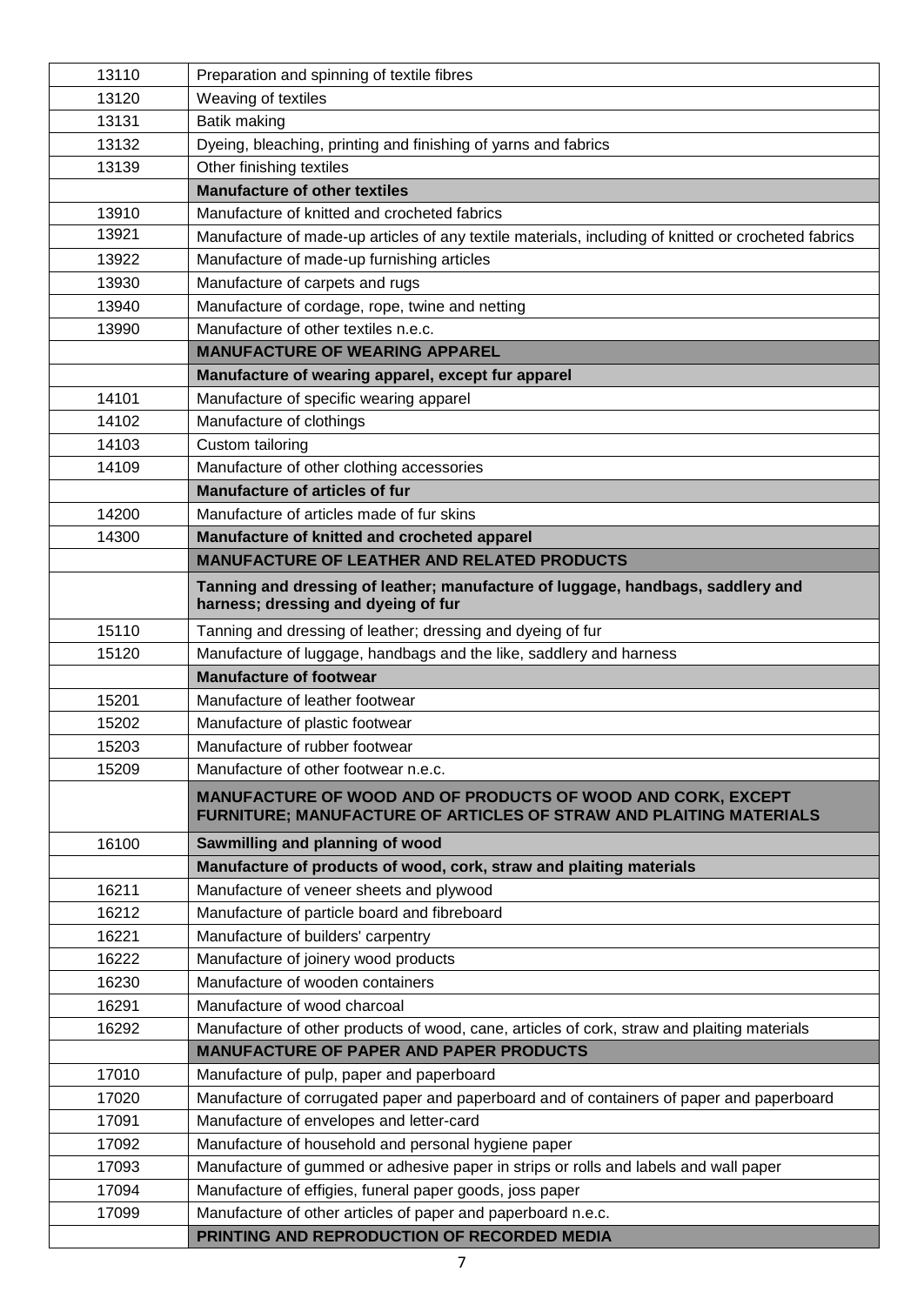|       | Printing and service activities related to printing                                                                             |
|-------|---------------------------------------------------------------------------------------------------------------------------------|
| 18110 | Printing                                                                                                                        |
| 18120 | Service activities related to printing                                                                                          |
| 18200 | <b>Reproduction of recorded media</b>                                                                                           |
|       | <b>MANUFACTURE OF COKE AND REFINED PETROLEUM PRODUCTS</b>                                                                       |
| 19100 | Manufacture of coke oven products                                                                                               |
|       | Manufacture of refined petroleum products                                                                                       |
| 19201 | Manufacture of refined petroleum products                                                                                       |
| 19202 | Manufacture of bio-diesel products                                                                                              |
|       | <b>MANUFACTURE OF CHEMICALS AND CHEMICAL PRODUCTS</b>                                                                           |
|       | Manufacture of basic chemicals, fertilizer and nitrogen compounds, plastic and synthetic<br>rubber in primary forms             |
| 20111 | Manufacture of liquefied or compressed inorganic industrial or medical gases                                                    |
| 20112 | Manufacture of basic organic chemicals                                                                                          |
| 20113 | Manufacture of inorganic compounds                                                                                              |
| 20119 | Manufacture of other basic chemicals n.e.c.                                                                                     |
| 20121 | Manufacture of fertilizers                                                                                                      |
| 20129 | Manufacture of associated nitrogen products                                                                                     |
| 20131 | Manufacture of plastic in primary forms                                                                                         |
| 20132 | Manufacture of synthetic rubber in primary forms: synthetic rubber, factice                                                     |
| 20133 | Manufacture of mixtures of synthetic rubber and natural rubber or rubber - like gums                                            |
|       | Manufacture of other chemical products                                                                                          |
| 20210 | Manufacture of pesticides and other agrochemical products                                                                       |
| 20221 | Manufacture of paints, varnishes and similar coatings ink and mastics                                                           |
| 20222 | Manufacture of printing ink                                                                                                     |
| 20231 | Manufacture of soap and detergents, cleaning and polishing preparations                                                         |
| 20232 | Manufacture of perfumes and toilet preparations                                                                                 |
| 20291 | Manufacture of photographic plates, films, sensitized paper and other sensitized unexposed<br>materials                         |
| 20292 | Manufacture of writing and drawing ink                                                                                          |
| 20299 | Manufacture of other chemical products n.e.c.                                                                                   |
| 20300 | <b>Manufacture of man-made fibres</b>                                                                                           |
|       | MANUFACTURE OF BASIC PHARMACEUTICALS, MEDICINAL CHEMICAL AND<br><b>BOTANICAL PRODUCTS</b>                                       |
| 21001 | Manufacture of medicinal active substances to be used for their pharmacological properties in the<br>manufacture of medicaments |
| 21002 | Processing of blood                                                                                                             |
| 21003 | Manufacture of medicaments                                                                                                      |
| 21004 | Manufacture of chemical contraceptive products                                                                                  |
| 21005 | Manufacture of medical diagnostic preparation                                                                                   |
| 21006 | Manufacture of radioactive in-vivo diagnostic substances                                                                        |
| 21007 | Manufacture of biotech pharmaceuticals                                                                                          |
| 21009 | Manufacture of other pharmaceuticals, medicinal chemical and botanical products n.e.c.                                          |
|       | <b>MANUFACTURE OF RUBBER AND PLASTIC PRODUCTS</b>                                                                               |
|       | <b>Manufacture of rubber products</b>                                                                                           |
| 22111 | Manufacture of rubber tyres for vehicles                                                                                        |
| 22112 | Manufacture of interchangeable tyre treads and retreading rubber tyres                                                          |
| 22191 | Manufacture of other products of natural or synthetic rubber, unvulcanized, vulcanized or<br>hardened                           |
| 22192 | Manufacture of rubber gloves                                                                                                    |
| 22193 | Rubber remilling and latex processing                                                                                           |
| 22199 | Manufacture of other rubber products n.e.c                                                                                      |
|       | <b>Manufacture of plastic products</b>                                                                                          |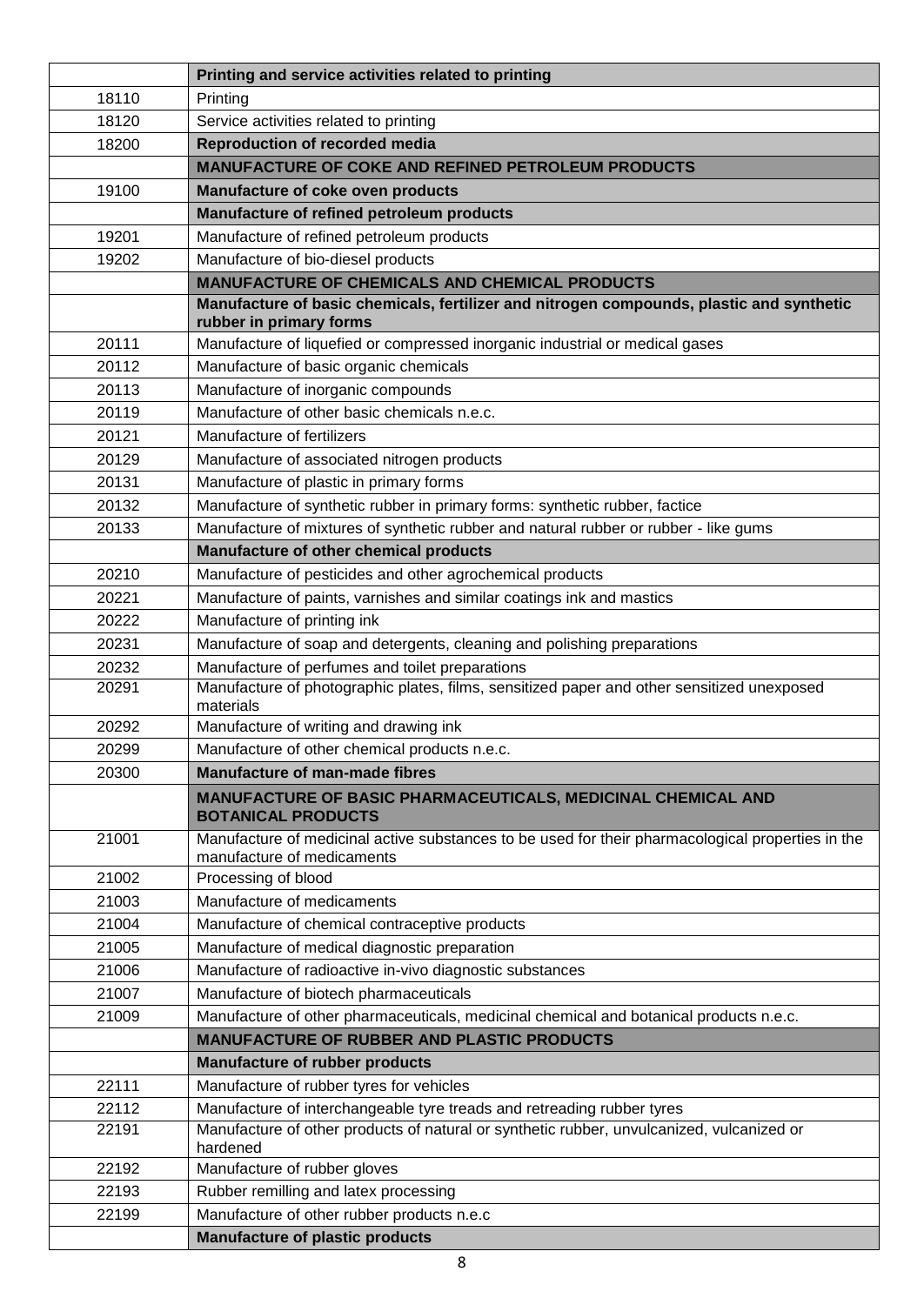| 22201 | Manufacture of semi-manufactures of plastic products                                                                            |
|-------|---------------------------------------------------------------------------------------------------------------------------------|
| 22202 | Manufacture of finished plastic products                                                                                        |
| 22203 | Manufacture of plastic articles for the packing of goods                                                                        |
| 22204 | Manufacture of builders' plastics ware                                                                                          |
| 22205 | Manufacture of plastic tableware, kitchenware and toilet articles                                                               |
| 22209 | Manufacture of diverse plastic products n.e.c.                                                                                  |
|       | <b>MANUFACTURE OF OTHER NON-METALLIC MINERAL PRODUCTS</b>                                                                       |
|       | Manufacture of glass and glass products                                                                                         |
| 23101 | Manufacture of flat glass, including wired, coloured or tinted flat glass                                                       |
| 23102 | Manufacture of laboratory, hygienic or pharmaceutical glassware                                                                 |
| 23109 | Manufacture of other glass products n.e.c.                                                                                      |
|       | Manufacture of non-metallic mineral products n.e.c.                                                                             |
| 23911 | Manufacture of refractory mortars and concretes                                                                                 |
| 23912 | Manufacture of refractory ceramic goods                                                                                         |
| 23921 | Manufacture of non-refractory ceramic                                                                                           |
| 23929 | Manufacture of other clay building materials                                                                                    |
| 23930 | Manufacture of other porcelain and ceramic products                                                                             |
| 23941 | Manufacture of hydraulic cement                                                                                                 |
| 23942 | Manufacture of lime and plaster                                                                                                 |
| 23951 | Manufacture of ready-mix and dry-mix concrete and mortars                                                                       |
| 23952 | Manufacture of precast concrete, cement or artificial stone articles for use in construction                                    |
| 23953 | Manufacture of prefabricated structural components for building or civil engineering of cement,<br>concrete or artificial stone |
| 23959 | Manufacture of other articles of concrete, cement and plaster n.e.c.                                                            |
| 23960 | Cutting, shaping and finishing of stone                                                                                         |
| 23990 | Manufacture of other non-metallic mineral products n.e.c.                                                                       |
|       |                                                                                                                                 |
|       | <b>MANUFACTURE OF BASIC METALS</b>                                                                                              |
|       | Manufacture of basic iron and steel                                                                                             |
| 24101 | Production of pig iron and spiegeleisen in pigs, blocks or other primary forms                                                  |
| 24102 | Production of bars and rods of stainless steel or other alloy steel                                                             |
| 24103 | Manufacture of seamless tubes, by hot rolling, hot extrusion or hot drawing, or by cold drawing or<br>cold rolling              |
| 24104 | Manufacture of steel tube fittings                                                                                              |
| 24109 | Manufacture of other basic iron and steel products n.e.c.                                                                       |
|       | Manufacture of basic precious and other non-ferrous metals                                                                      |
| 24201 | Tin smelting                                                                                                                    |
| 24202 | Production of aluminium from alumina                                                                                            |
| 24209 | Manufacture of other basic precious and other non-ferrous metals n.e.c.                                                         |
|       | <b>Casting of metals</b>                                                                                                        |
| 24311 | Casting of iron                                                                                                                 |
| 24312 | Casting of steel                                                                                                                |
| 24320 | Casting of non-ferrous metals                                                                                                   |
|       | <b>MANUFACTURE OF FABRICATED METAL PRODUCTS EXCEPT MACHINERY AND</b><br><b>EQUIPMENT</b>                                        |
|       | Manufacture of structural metal products, tanks, reservoirs and steam generators                                                |
| 25111 | Manufacture of industrial frameworks in metal                                                                                   |
| 25112 | Manufacture of prefabricated buildings mainly of metal                                                                          |
| 25113 | Manufacture of metal doors, windows and their frames, shutters and gates                                                        |
| 25119 | Manufacture of other structural metal products                                                                                  |
| 25120 | Manufacture of tanks, reservoirs and containers of metal                                                                        |
| 25130 | Manufacture of steam generators, except central heating hot water boilers                                                       |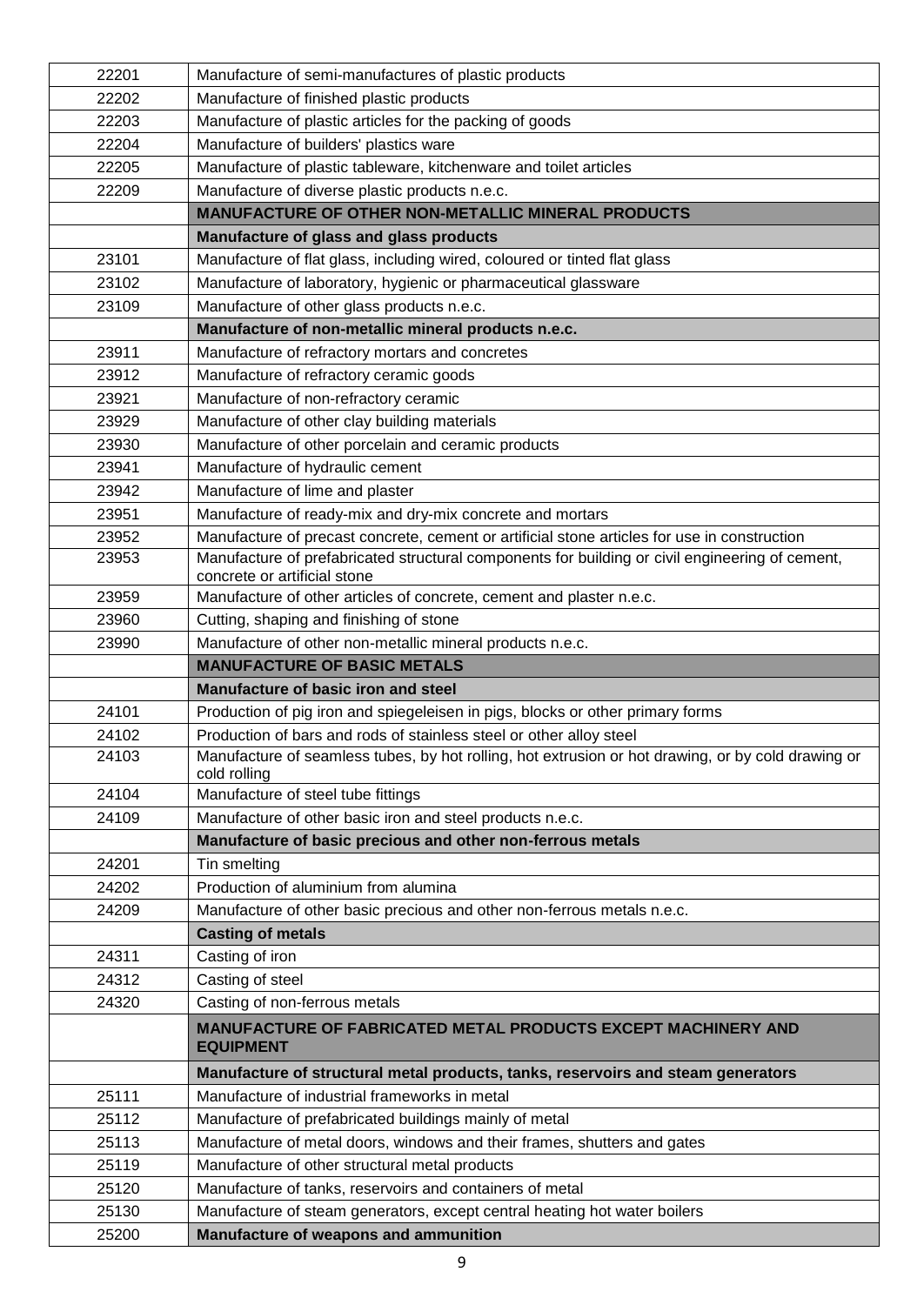|       | Manufacture of other fabricated metal products; metal working service activities                                                                                                                        |
|-------|---------------------------------------------------------------------------------------------------------------------------------------------------------------------------------------------------------|
| 25910 | Forging, pressing, stamping and roll-forming of metal; powder metallurgy                                                                                                                                |
| 25920 | Treatment and coating of metals; machining                                                                                                                                                              |
| 25930 | Manufacture of cutlery, hand tools and general hardware                                                                                                                                                 |
| 25991 | Manufacture of tins and cans for food products, collapsible tubes and boxes                                                                                                                             |
| 25992 | Manufacture of metal cable, plaited bands and similar articles                                                                                                                                          |
| 25993 | Manufacture of bolts, screws, nuts and similar threaded products                                                                                                                                        |
| 25994 | Manufacture of metal household articles                                                                                                                                                                 |
| 25999 | Manufacture of any other fabricated metal products n.e.c.                                                                                                                                               |
|       | MANUFACTURE OF COMPUTER, ELECTRONIC AND OPTICAL PRODUCTS                                                                                                                                                |
|       | Manufacture electronic components and boards                                                                                                                                                            |
| 26101 | Manufacture of diodes, transistors and similar semiconductor devices                                                                                                                                    |
| 26102 | Manufacture electronic integrated circuits micro assemblies                                                                                                                                             |
| 26103 | Manufacture of electrical capacitors and resistors                                                                                                                                                      |
| 26104 | Manufacture of printed circuit boards                                                                                                                                                                   |
| 26105 | Manufacture of display components                                                                                                                                                                       |
| 26109 | Manufacture of other components for electronic applications                                                                                                                                             |
|       | Manufacture of computers and peripheral equipment                                                                                                                                                       |
| 26201 | Manufacture of computers                                                                                                                                                                                |
| 26202 | Manufacture of peripheral equipment                                                                                                                                                                     |
| 26300 | Manufacture of communication equipment                                                                                                                                                                  |
| 26400 | <b>Manufacture of consumer electronics</b>                                                                                                                                                              |
|       | Manufacture of measuring, testing, navigating and control equipment; watches and clocks                                                                                                                 |
| 26511 | Manufacture of measuring, testing, navigating and control equipment                                                                                                                                     |
| 26512 | Manufacture of industrial process control equipment                                                                                                                                                     |
| 26520 | Manufacture of watches and clocks and parts                                                                                                                                                             |
| 26600 | Manufacture of irradiation, electro medical and electrotherapeutic equipment                                                                                                                            |
|       | Manufacture of optical instruments and photographic equipment                                                                                                                                           |
| 26701 | Manufacture of optical instruments and equipment                                                                                                                                                        |
| 26702 | Manufacture of photographic equipment                                                                                                                                                                   |
| 26800 | Manufacture of magnetic and optical recording media                                                                                                                                                     |
|       | <b>MANUFACTURE OF ELECTRICAL EQUIPMENT</b>                                                                                                                                                              |
|       | Manufacture of electric motors, generators, transformers and electricity distribution and                                                                                                               |
|       | control apparatus                                                                                                                                                                                       |
| 27101 | Manufacture of electric motors, generators and transformers                                                                                                                                             |
| 27102 | Manufacture of electricity distribution and control apparatus<br><b>Manufacture of batteries and accumulators</b>                                                                                       |
| 27200 |                                                                                                                                                                                                         |
| 27310 | Manufacture of wiring and wiring devices                                                                                                                                                                |
| 27320 | Manufacture of fibre optic cables<br>Manufacture of other electronic and electric wires and cables                                                                                                      |
| 27330 | Manufacture of current-carrying and non current-carrying wiring devices for electrical circuits                                                                                                         |
|       | regardless of material                                                                                                                                                                                  |
| 27400 | Manufacture of electric lighting equipment                                                                                                                                                              |
| 27500 | <b>Manufacture of domestic appliances</b>                                                                                                                                                               |
|       | Manufacture of other electrical equipment                                                                                                                                                               |
| 27900 | Manufacture of miscellaneous electrical equipment other than motors, generators and<br>transformers, batteries and accumulators, wires and wiring devices, lighting equipment or<br>domestic appliances |
|       | MANUFACTURE OF MACHINERY AND EQUIPMENT N.E.C                                                                                                                                                            |
|       | Manufacture of general purpose machinery                                                                                                                                                                |
| 28110 | Manufacture of engines and turbines, except aircraft, vehicle and cycle engines                                                                                                                         |
| 28120 | Manufacture of fluid power equipment                                                                                                                                                                    |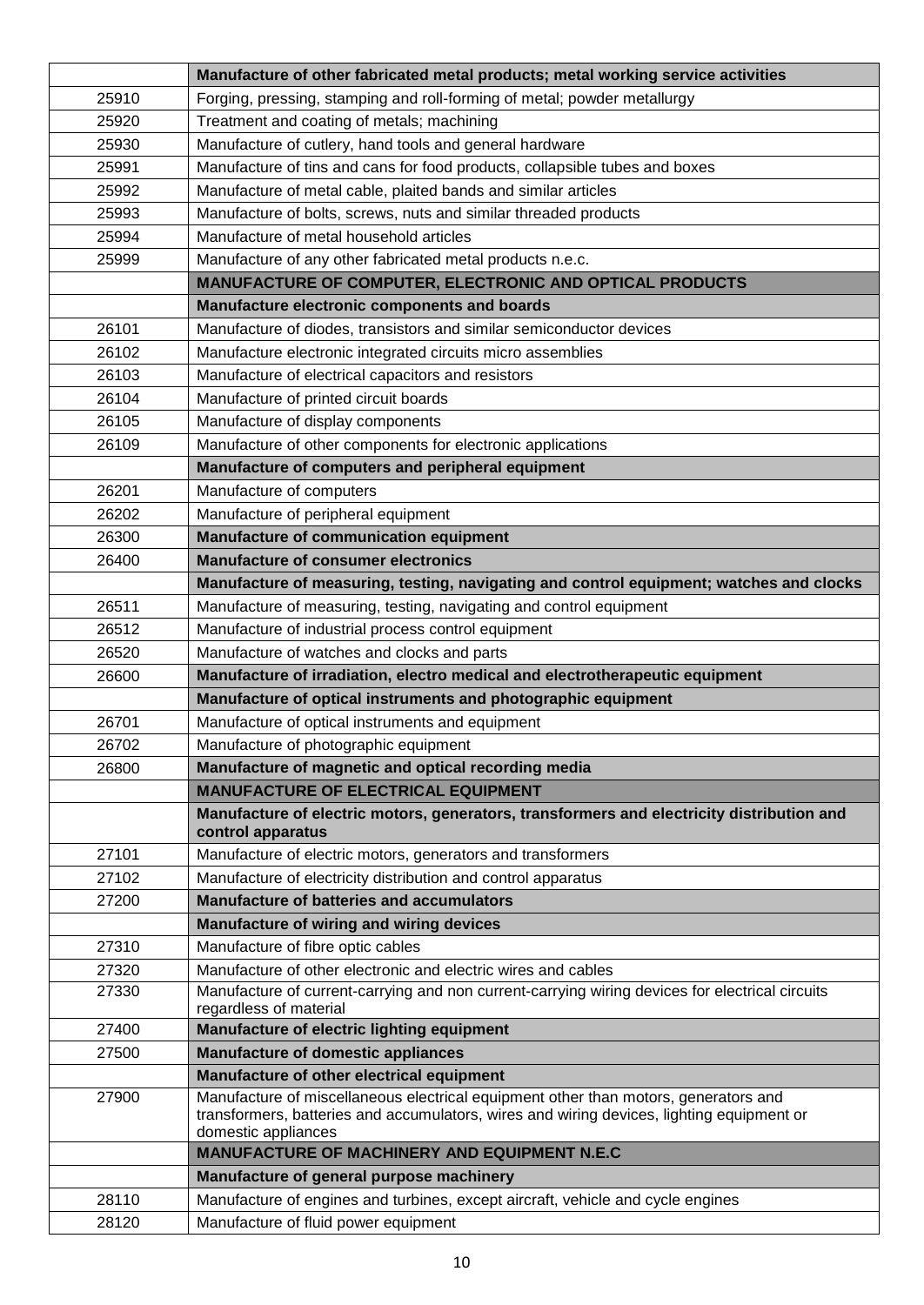| 28130 | Manufacture of other pumps, compressors, taps and valves                                                         |
|-------|------------------------------------------------------------------------------------------------------------------|
| 28140 | Manufacture of bearings, gears, gearing and driving elements                                                     |
| 28150 | Manufacture of ovens, furnaces and furnace burners                                                               |
| 28160 | Manufacture of lifting and handling equipment                                                                    |
| 28170 | Manufacture of office machinery and equipment (except computers and peripheral equipment)                        |
| 28180 | Manufacture of power-driven hand tools with self-contained electric or non-electric motor or<br>pneumatic drives |
| 28191 | Manufacture of refrigerating or freezing industrial equipment                                                    |
| 28192 | Manufacture of air-conditioning machines, including for motor vehicles                                           |
| 28199 | Manufacture of other general-purpose machinery n.e.c.                                                            |
|       | Manufacture of special-purpose machinery                                                                         |
| 28210 | Manufacture of agricultural and forestry machinery                                                               |
| 28220 | Manufacture of metal-forming machinery and machine tools                                                         |
| 28230 | Manufacture of machinery for metallurgy                                                                          |
| 28240 | Manufacture of machinery for mining, quarrying and construction                                                  |
| 28250 | Manufacture of machinery for food, beverage and tobacco processing                                               |
| 28260 | Manufacture of machinery for textile, apparel and leather production                                             |
| 28290 | Manufacture of other special-purpose machinery n.e.c.                                                            |
|       | MANUFACTURE OF MOTOR VEHICLES, TRAILERS AND SEMI-TRAILERS                                                        |
|       | <b>Manufacture of motor vehicles</b>                                                                             |
| 29101 | Manufacture of passenger cars                                                                                    |
| 29102 | Manufacture of commercial vehicles                                                                               |
| 29200 | Manufacture of bodies (coachwork) for motor vehicles; manufacture of trailers and semi-<br>trailers              |
| 29300 | Manufacture of parts and accessories for motor vehicles                                                          |
|       | <b>MANUFACTURE OF OTHER TRANSPORT EQUIPMENT</b>                                                                  |
|       | <b>Building of ships and boats</b>                                                                               |
| 30110 | Building of ships and floating structures                                                                        |
| 30120 | Building of pleasure and sporting boats                                                                          |
| 30200 | Manufacture of railway locomotives and rolling stock                                                             |
| 30300 | Manufacture of air and spacecraft and related machinery                                                          |
| 30400 | Manufacture of military fighting vehicles                                                                        |
|       | Manufacture of transport equipments n.e.c.                                                                       |
| 30910 | Manufacture of motorcycles                                                                                       |
| 30920 | Manufacture of bicycles and invalid carriages                                                                    |
| 30990 | Manufacture of other transport equipments n.e.c.                                                                 |
|       | <b>MANUFACTURE OF FURNITURE</b>                                                                                  |
| 31001 | Manufacture of wooden and cane furniture                                                                         |
| 31002 | Manufacture of metal furniture                                                                                   |
| 31003 | Manufacture of mattress                                                                                          |
| 31009 | Manufacture of other furniture, except of stone, concrete or ceramic                                             |
|       | <b>OTHER MANUFACTURING</b>                                                                                       |
|       | Manufacture of jewellery, bijouterie and related articles                                                        |
| 32110 | Manufacture of jewellery and related articles                                                                    |
| 32120 | Manufacture of imitation jewellery and related articles                                                          |
| 32200 | <b>Manufacture of musical instruments</b>                                                                        |
| 32300 | <b>Manufacture of sports goods</b>                                                                               |
| 32400 | Manufacture of games and toys                                                                                    |
| 32500 | Manufacture of medical and dental instrument and supplies                                                        |
|       | Other manufacturing n.e.c.                                                                                       |
| 32901 | Manufacture of stationery                                                                                        |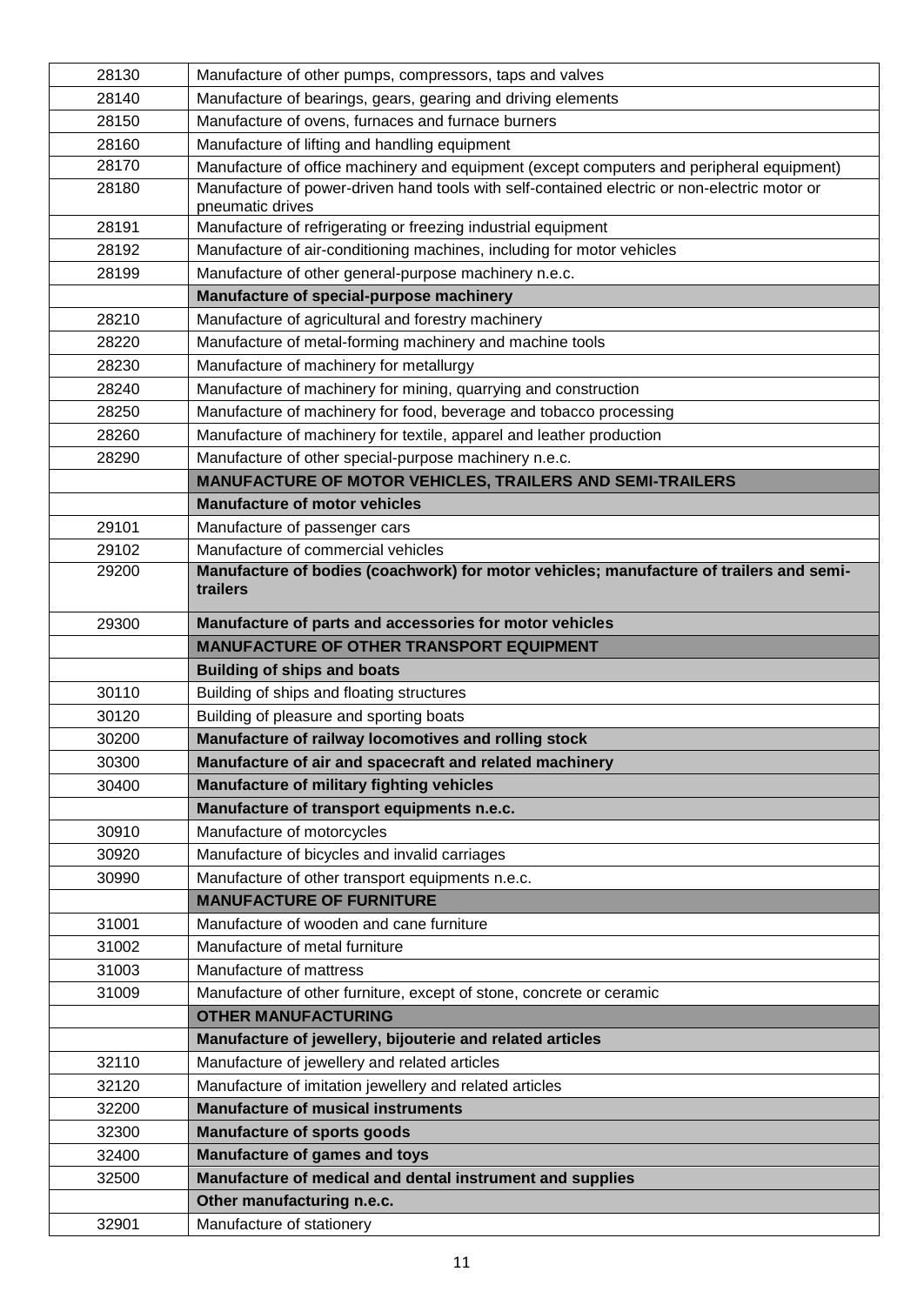| 32909 | Other manufacturing n.e.c.                                                                              |
|-------|---------------------------------------------------------------------------------------------------------|
|       | REPAIR AND INSTALLATION OF MACHINERY AND EQUIPMENT                                                      |
| 33110 | Repair of fabricated metal products                                                                     |
| 33120 | Repair and maintenance of industrial machinery and equipment                                            |
| 33131 | Repair and maintenance of the measuring, testing, navigating and control equipment                      |
| 33132 | Repair and maintenance of irradiation, electro medical and electrotherapeutic equipment                 |
| 33133 | Repair of optical instruments and photographic equipment                                                |
| 33140 | Repair and maintenance of electrical equipment except domestic appliances                               |
| 33150 | Repair and maintenance of transport equipment except motorcycles and bicycles                           |
| 33190 | Repair and maintenance of other equipment n.e.c.                                                        |
| 33200 | Installation of industrial machinery and equipment                                                      |
| D     | ELECTRICITY, GAS, STEAM AND AIR CONDITIONING SUPPLY                                                     |
|       | Electric power generation, transmission and distribution                                                |
| 35101 | Operation of generation facilities that produce electric energy                                         |
| 35102 | Operation of transmission, distribution and sales of electricity                                        |
|       | Manufacture of gas; distribution of gaseous fuels through mains                                         |
| 35201 | Manufacture of gaseous fuels with a specified calorific value, by purification, blending and other      |
|       | processes from gases of various types including natural gas                                             |
| 35202 | Transportation, distribution and supply of gaseous fuels of all kinds through a system of mains         |
| 35203 | Sale of gas to the user through mains                                                                   |
|       | Steam and air conditioning supply                                                                       |
| 35301 | Production, collection and distribution of steam and hot water for heating, power and other<br>purposes |
| 35302 | Production and distribution of cooled air, chilled water for cooling purposes                           |
| 35303 | Production of ice, including ice for food and non-food (e.g. cooling) purposes                          |
| E     | <b>WATER SUPPLY; SEWERAGE, WASTE MANAGEMENT AND REMEDIATION</b><br><b>ACTIVITIES</b>                    |
|       | Water collection, treatment and supply                                                                  |
| 36001 | Purification and distribution of water for water supply purposes                                        |
| 36002 | Desalting of sea or ground water to produce water as the principal product of interest                  |
|       | <b>Sewerage</b>                                                                                         |
| 37000 | Sewerage and similar activities                                                                         |
|       | WASTE COLLECTION, TREATMENT AND DISPOSAL ACTIVITIES; MATERIALS RECOVERY                                 |
|       | <b>Waste collection</b>                                                                                 |
| 38111 | Collection of non-hazardous solid waste (i.e. garbage) within a local area                              |
| 38112 | Collection of recyclable materials                                                                      |
| 38113 | Collection of refuse in litter-bins in public places                                                    |
| 38114 | Collection of construction and demolition waste                                                         |
| 38115 | Operation of waste transfer stations for non-hazardous waste                                            |
| 38121 | Collection of hazardous waste                                                                           |
| 38122 | Operation of waste transfer stations for hazardous waste                                                |
|       | <b>Waste treatment and disposal</b>                                                                     |
| 38210 | Treatment and disposal of non-hazardous waste                                                           |
| 38220 | Treatment and disposal of hazardous waste                                                               |
|       | <b>Materials recovery</b>                                                                               |
| 38301 | Mechanical crushing of metal waste                                                                      |
| 38302 | Dismantling of automobiles, computers, televisions and other equipment for material recover             |
| 38303 | Reclaiming of rubber such as used tires to produce secondary raw material                               |
| 38304 | Reuse of rubber products                                                                                |
| 38309 | Materials recovery n.e.c.                                                                               |
| 39000 | Remediation activities and other waste management services                                              |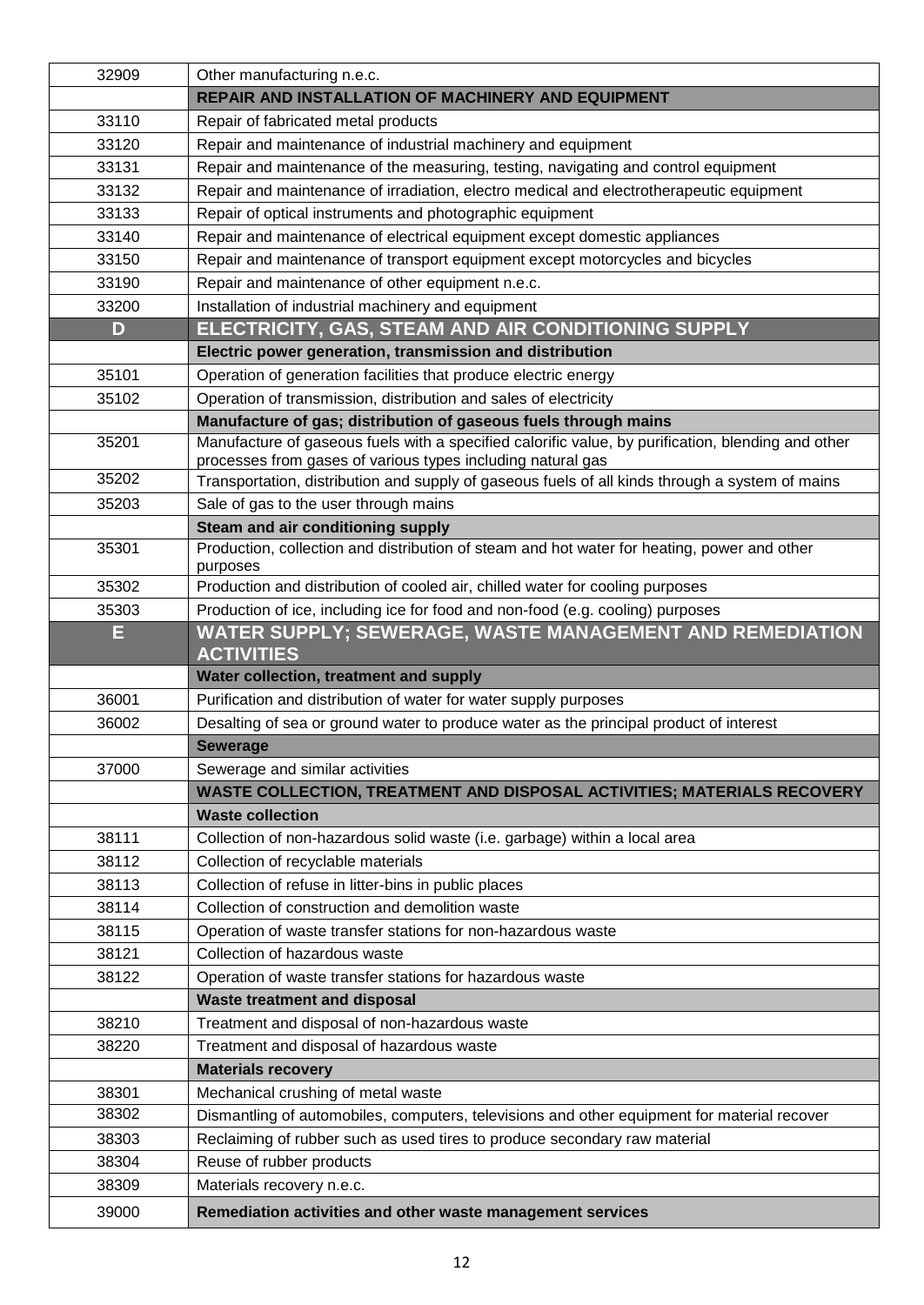| F              | <b>CONSTRUCTION</b>                                                                                             |
|----------------|-----------------------------------------------------------------------------------------------------------------|
|                | <b>CONSTRUCTION OF BUILDINGS</b>                                                                                |
| 41001          | Residential buildings                                                                                           |
| 41002          | Non-residential buildings                                                                                       |
| 41003          | Assembly and erection of prefabricated constructions on the site                                                |
| 41009          | Construction of buildings n.e.c.                                                                                |
|                | <b>CIVIL ENGINEERING</b>                                                                                        |
|                | <b>Construction of roads and railways</b>                                                                       |
| 42101          | Construction of motorways, streets, roads, other vehicular and pedestrian ways                                  |
| 42102          | Surface work on streets, roads, highways, bridges or tunnels                                                    |
| 42103          | Construction of bridges, including those for elevated highways                                                  |
| 42104          | Construction of tunnels                                                                                         |
| 42105          | Construction of railways and subways                                                                            |
| 42106          | Construction of airfield/airports runways                                                                       |
| 42109          | Construction of roads and railways n.e.c.                                                                       |
|                | <b>Construction of utility projects</b>                                                                         |
| 42201          | Long-distance pipelines, communication and power lines                                                          |
| 42202          | Urban pipelines, urban communication and power lines; ancillary urban works                                     |
| 42203          | Water main and line construction                                                                                |
| 42204          | Reservoirs                                                                                                      |
| 42205          | Construction of irrigation systems (canals)                                                                     |
| 42206          | Construction of sewer systems (including repair) and sewage disposal plants                                     |
| 42207          | Construction of power plants                                                                                    |
| 42209          | Construction of utility projects n.e.c.                                                                         |
|                | Construction of other civil engineering projects                                                                |
| 42901          | Construction of refineries                                                                                      |
| 42902          | Construction of waterways, harbour and river works, pleasure ports (marinas), locks                             |
| 42903          | Construction of dams and dykes                                                                                  |
| 42904          | Dredging of waterways                                                                                           |
| 42905          | Outdoor sports facilities                                                                                       |
| 42906          | Land subdivision with land improvement                                                                          |
| 42909          | Construction of other engineering projects n.e.c.                                                               |
|                | <b>SPECIALIZED CONSTRUCTION ACTIVITIES</b>                                                                      |
|                | <b>Demolition and site preparation</b>                                                                          |
| 43110          | Demolition or wrecking of buildings and other structures                                                        |
| 43121          | Clearing of building sites                                                                                      |
| 43122          | Earth moving                                                                                                    |
| 43123<br>43124 | Drilling, boring and core sampling for construction, geophysical, geological or similar purposes                |
| 43125          | Site preparation for mining<br>Drainage of agricultural or forestry land                                        |
|                | Land reclamation work                                                                                           |
| 43126          |                                                                                                                 |
| 43129          | Other site preparation activities n.e.c.<br>Electrical, plumbing and other construction installation activities |
| 43211          | Electrical wiring and fittings                                                                                  |
| 43212          |                                                                                                                 |
| 43213          | Telecommunications wiring<br>Computer network and cable television wiring                                       |
| 43214          | Satellite dishes                                                                                                |
| 43215          |                                                                                                                 |
| 43216          | Lighting systems                                                                                                |
| 43219          | Security systems<br>Electrical installation n.e.c.                                                              |
| 43221          |                                                                                                                 |
|                | Installation of heating systems (electric, gas and oil)                                                         |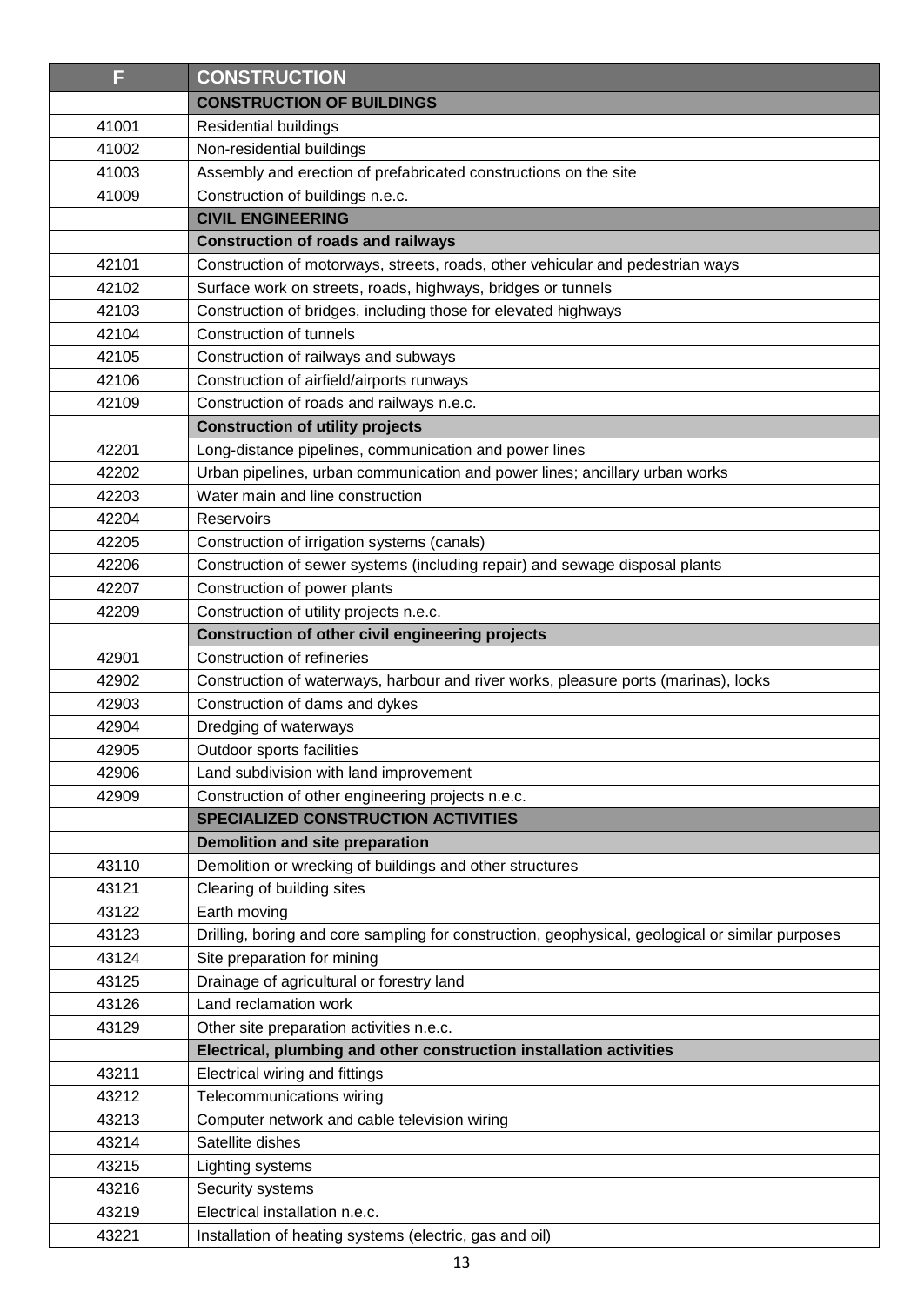| 43222 | Installation of furnaces, cooling towers                                                                                                       |
|-------|------------------------------------------------------------------------------------------------------------------------------------------------|
| 43223 | Installation of non-electric solar energy collectors                                                                                           |
| 43224 | Installation of plumbing and sanitary equipment                                                                                                |
| 43225 | Installation of ventilation, refrigeration or air-conditioning equipment and ducts                                                             |
| 43226 | Installation of gas fittings                                                                                                                   |
| 43227 | Installation of fire and lawn sprinkler systems                                                                                                |
| 43228 | Steam piping                                                                                                                                   |
| 43229 | Plumbing, heat and air-conditioning installation n.e.c.                                                                                        |
| 43291 | Installation of elevators, escalators in buildings or other construction projects                                                              |
| 43292 | Installation of automated and revolving doors in buildings or other construction projects                                                      |
| 43293 | Installation of lighting conductors in buildings or other construction projects                                                                |
| 43294 | Installation vacuum cleaning systems in buildings or other construction projects                                                               |
| 43295 | Installation thermal, sound or vibration insulation in buildings or other construction projects                                                |
| 43299 | Other construction installation n.e.c.                                                                                                         |
|       | <b>Building completion and finishing</b>                                                                                                       |
| 43301 | Installation of doors, windows, door and window frames of wood or other materials, fitted kitchens,<br>staircases, shop fittings and furniture |
| 43302 | Laying, tiling, hanging or fitting in buildings or other construction projects of various types of<br>materials                                |
| 43303 | Interior and exterior painting of buildings                                                                                                    |
| 43304 | Painting of civil engineering structures                                                                                                       |
| 43305 | Installation of glass, mirrors                                                                                                                 |
| 43306 | Interior completion                                                                                                                            |
| 43307 | Cleaning of new buildings after construction                                                                                                   |
| 43309 | Other building completion and finishing work n.e.c.                                                                                            |
|       | Other specialized construction activities                                                                                                      |
| 43901 | Construction of foundations, including pile driving                                                                                            |
| 43902 | Erection of non-self-manufactured steel elements                                                                                               |
| 43903 | Scaffolds and work platform erecting and dismantling                                                                                           |
| 43904 | Bricklaying and stone setting                                                                                                                  |
| 43905 | Construction of outdoor swimming pools                                                                                                         |
| 43906 | Steam cleaning, sand blasting and similar activities for building exteriors                                                                    |
| 43907 | Renting of construction machinery and equipment with operator (e.g. cranes)                                                                    |
| 43909 | Other specialized construction activities, n.e.c.                                                                                              |
| G     | WHOLESALE AND RETAIL TRADE, REPAIR OF MOTOR VEHICLES AND<br><b>MOTORCYCLES</b>                                                                 |
|       | Sale of motor vehicles                                                                                                                         |
| 45101 | Wholesale and retail of new motor vehicles                                                                                                     |
| 45102 | Wholesale and retail of used motor vehicles                                                                                                    |
| 45103 | Sale of industrial, commercial and agriculture vehicles - new                                                                                  |
| 45104 | Sale of industrial, commercial and agriculture vehicles - used                                                                                 |
| 45105 | Sale by commission agents                                                                                                                      |
| 45106 | Car auctions                                                                                                                                   |
| 45109 | Sale of other motor vehicles n.e.c.                                                                                                            |
|       | Maintenance and repair of motor vehicles                                                                                                       |
| 45201 | Maintenance and repair of motor vehicles                                                                                                       |
| 45202 | Spraying and painting                                                                                                                          |
| 45203 | Washing and polishing (car wash)                                                                                                               |
| 45204 | Repair of motor vehicle seats                                                                                                                  |
| 45205 | Installation of parts and accessories not as part of the manufacturing process                                                                 |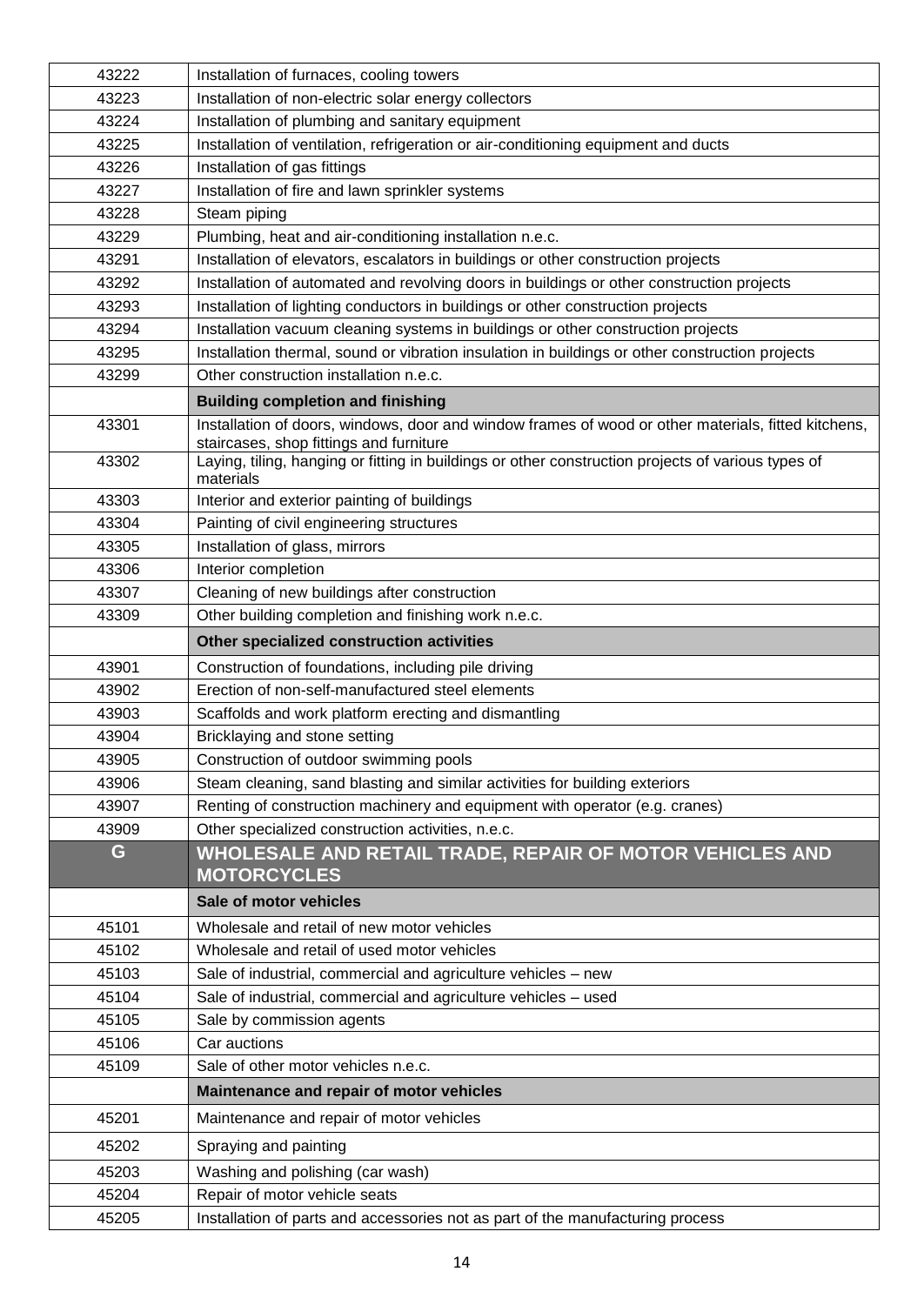|       | Sale of motor vehicle parts and accessories                                                                        |
|-------|--------------------------------------------------------------------------------------------------------------------|
| 45300 | Wholesale and retail sale of all kinds of parts, components, supplies, tools and accessories for<br>motor vehicles |
|       | Sale, maintenance and repair of motorcycles and related parts and accessories                                      |
| 45401 | Wholesale and retail sale of motorcycles                                                                           |
| 45402 | Wholesale and retail sale of parts and accessories for motorcycles                                                 |
| 45403 | Repair and maintenance of motorcycles                                                                              |
|       | WHOLESALE TRADE, EXCEPT OF MOTOR VEHICLES AND MOTORCYCLES                                                          |
| 46100 | Wholesale on a fee or contract basis                                                                               |
|       | Wholesale of agricultural raw materials and live animals                                                           |
| 46201 | Wholesale of rubber                                                                                                |
| 46202 | Wholesale of palm oil                                                                                              |
| 46203 | Wholesale of lumber and timber                                                                                     |
| 46204 | Wholesale of flowers and plants                                                                                    |
| 46205 | Wholesale of livestock                                                                                             |
| 46209 | Wholesale of agricultural raw material and live animal n.e.c.                                                      |
|       | Wholesale of food, beverages and tobacco                                                                           |
| 46311 | Wholesale of meat, poultry and eggs                                                                                |
| 46312 | Wholesale of fish and other seafood                                                                                |
| 46313 | Wholesale of fruits                                                                                                |
| 46314 | Wholesale of vegetables                                                                                            |
| 46319 | Wholesale of meat, fish, fruits and vegetables n.e.c.                                                              |
| 46321 | Wholesale of rice, other grains, flour and sugars                                                                  |
| 46322 | Wholesale of dairy products                                                                                        |
| 46323 | Wholesale of confectionary                                                                                         |
| 46324 | Wholesale of biscuits, cakes, breads and other bakery products                                                     |
| 46325 | Wholesale of coffee, tea, cocoa and other beverages                                                                |
| 46326 | Wholesale of beer, wine and spirits                                                                                |
| 46327 | Wholesale of tobacco, cigar, cigarettes                                                                            |
| 46329 | Wholesale of other foodstuffs                                                                                      |
|       | Wholesale of household goods                                                                                       |
| 46411 | Wholesale of yarn and fabrics                                                                                      |
| 46412 | Wholesale of household linen, towels, blankets                                                                     |
| 46413 | Wholesale of clothing                                                                                              |
| 46414 | Wholesale of clothing accessories                                                                                  |
| 46415 | Wholesale of fur articles                                                                                          |
| 46416 | Wholesale of footwear                                                                                              |
| 46417 | Wholesale of haberdashery                                                                                          |
| 46419 | Wholesale of textiles, clothing n.e.c.                                                                             |
| 46421 | Wholesale of pharmaceutical and medical goods                                                                      |
| 46422 | Wholesale of perfumeries, cosmetics, soap and toiletries                                                           |
| 46431 | Wholesale of bicycles and their parts and accessories                                                              |
| 46432 | Wholesale of photographic and optical goods                                                                        |
| 46433 | Wholesale of leather goods and travel accessories                                                                  |
| 46434 | Wholesale of musical instruments, games and toys, sports goods                                                     |
| 46441 | Wholesale of handicrafts and artificial flowers                                                                    |
| 46442 | Wholesale of cut flowers and plants                                                                                |
| 46443 | Wholesale of watches and clocks                                                                                    |
| 46444 | Wholesale of jewellery                                                                                             |
| 46491 | Wholesale of household furniture                                                                                   |
| 46492 | Wholesale of household appliances                                                                                  |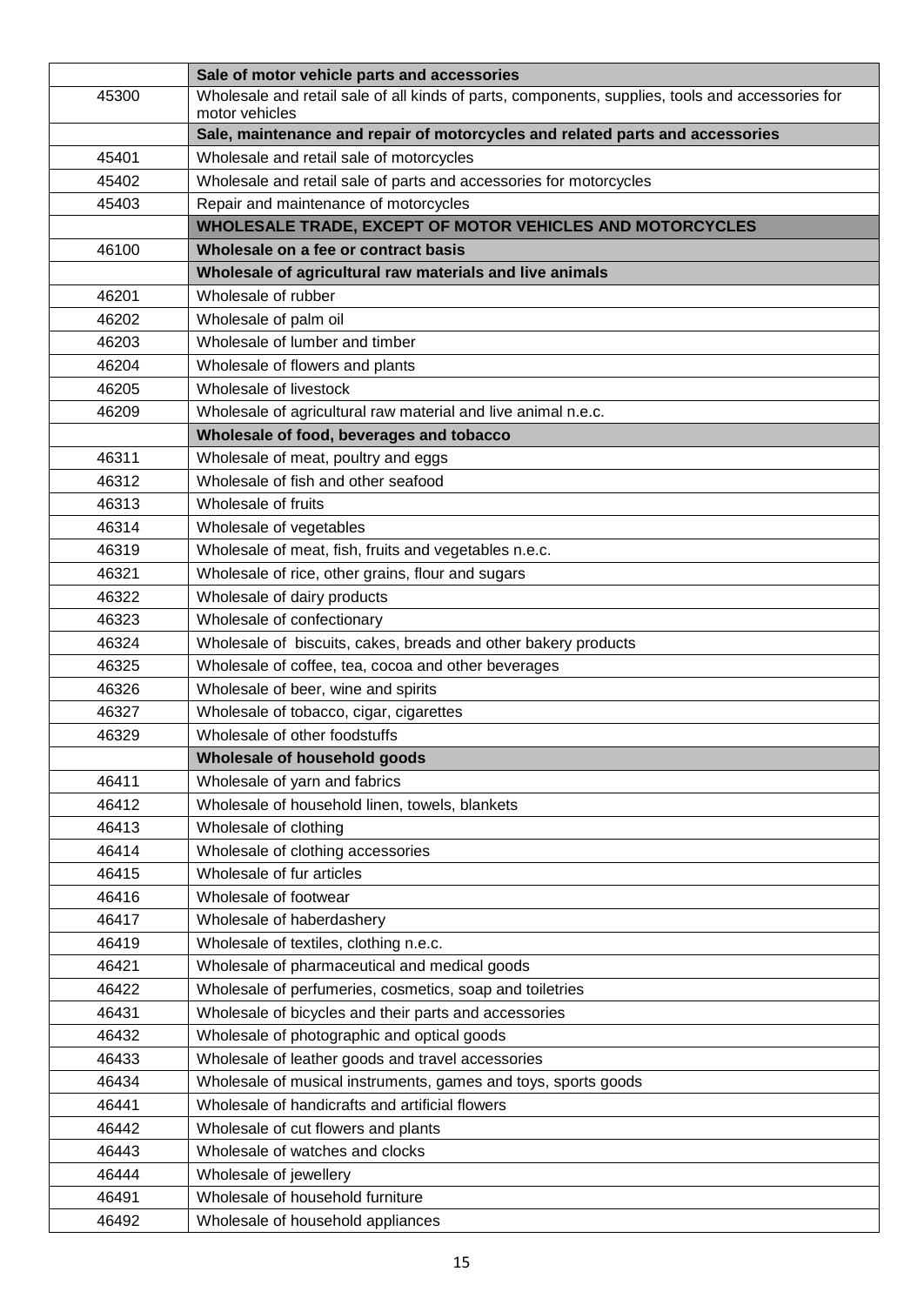| 46493 | Wholesale of lighting equipment                                                                             |
|-------|-------------------------------------------------------------------------------------------------------------|
| 46494 | Wholesale of household utensils and cutlery, crockery, glassware, chinaware and pottery                     |
| 46495 | Wholesale of woodenware, wickerwork and corkware                                                            |
| 46496 | Wholesale of electrical and electronic goods                                                                |
| 46497 | Wholesale of stationery, books, magazines and newspapers                                                    |
| 46499 | Wholesale of other household goods n.e.c.                                                                   |
|       | Wholesale of machinery, equipment and supplies                                                              |
| 46510 | Wholesale of computer hardware, software and peripherals                                                    |
| 46521 | Wholesale of telephone and telecommunications equipment, cell phones, pagers                                |
| 46522 | Wholesale of electronic components and wiring accessories                                                   |
| 46531 | Wholesale of agricultural machinery, equipment and supplies                                                 |
| 46532 | Wholesale of lawn mowers however operated                                                                   |
| 46591 | Wholesale of office machinery and business equipment, except computers and computer                         |
|       | peripheral equipment                                                                                        |
| 46592 | Wholesale of office furniture                                                                               |
| 46593 | Wholesale of computer-controlled machines tools                                                             |
| 46594 | Wholesale of industrial machinery, equipment and supplies                                                   |
| 46595 | Wholesale of construction and civil engineering machinery and equipment                                     |
| 46596 | Wholesale of lift escalators, air-conditioning, security and fire fighting equipment                        |
| 46599 | Wholesale of other machinery for use in industry, trade and navigation and other services n.e.c.            |
|       | Other specialized wholesale                                                                                 |
| 46611 | Wholesale of petrol, diesel, lubricants                                                                     |
| 46612 | Wholesale of liquefied petroleum gas                                                                        |
| 46619 | Wholesale of other solid, liquid and gaseous fuels and related products n.e.c.                              |
| 46621 | Wholesale of ferrous and non-ferrous metal ores and metals                                                  |
| 46622 | Wholesale of ferrous and non-ferrous semi-finished metal ores and products n.e.c.                           |
| 46631 | Wholesale of logs, sawn timber, plywood, veneer and related products                                        |
| 46632 | Wholesale of paints and varnish                                                                             |
| 46633 | Wholesale of construction materials                                                                         |
| 46634 | Wholesale of fittings and fixtures                                                                          |
| 46635 | Wholesale of hot water heaters                                                                              |
| 46636 | Wholesale of sanitary installation and equipment                                                            |
| 46637 | Wholesale of tools                                                                                          |
| 46639 | Wholesale of other construction materials, hardware, plumbing and heating equipment and                     |
|       | supplies n.e.c.                                                                                             |
| 46691 | Wholesale of industrial chemicals                                                                           |
| 46692 | Wholesale of fertilizers and agrochemical products                                                          |
| 46693 | Wholesale of plastic materials in primary forms                                                             |
| 46694 | Wholesale of rubber scrap                                                                                   |
| 46695 | Wholesale of textile fibres                                                                                 |
| 46696 | Wholesale of paper in bulk, packaging materials                                                             |
| 46697 | Wholesale of precious stones                                                                                |
| 46698 | Wholesale of metal and non-metal waste and scrap and materials for recycling                                |
| 46699 | Dismantling of automobiles, computer, televisions and other equipment to obtain and re-sell<br>usable parts |
|       | Non-specialized wholesale trade                                                                             |
| 46901 | Wholesale of aquarium fishes, pet birds and animals                                                         |
| 46902 | Wholesale of animal/pet food                                                                                |
| 46909 | Wholesale of a variety of goods without any particular specialization n.e.c.                                |
|       | RETAIL TRADE, EXCEPT OF MOTOR VEHICLES AND MOTORCYCLES                                                      |
|       | Retail sale in non-specialized stores                                                                       |
| 47111 | Provision stores                                                                                            |
|       |                                                                                                             |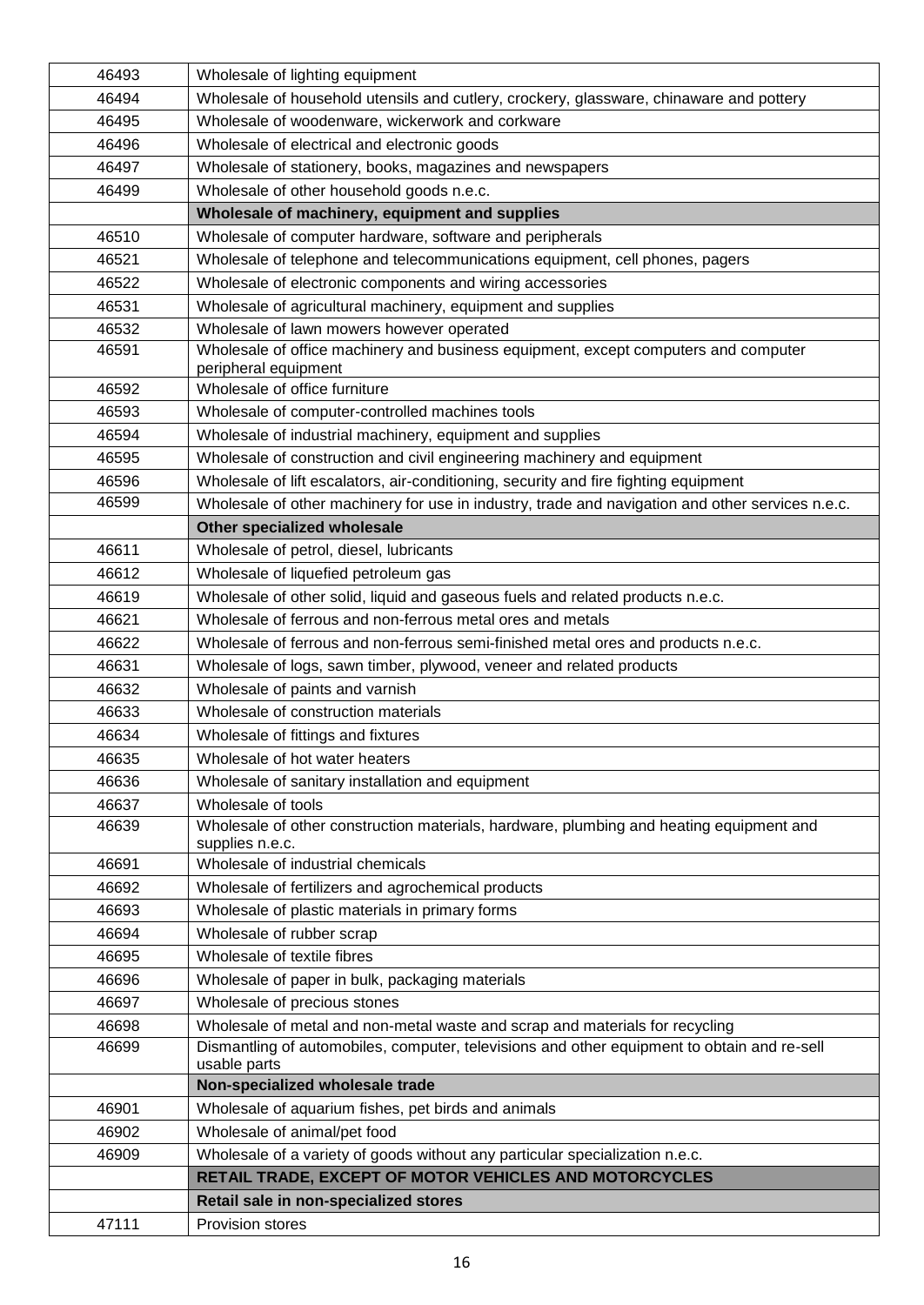| 47112 | Supermarket                                                                                                                 |
|-------|-----------------------------------------------------------------------------------------------------------------------------|
| 47113 | Mini market                                                                                                                 |
| 47114 | Convenience stores                                                                                                          |
| 47191 | Department stores                                                                                                           |
| 47192 | Department stores and supermarket                                                                                           |
| 47193 | Hypermarket                                                                                                                 |
| 47194 | News agent and miscellaneous goods store                                                                                    |
| 47199 | Other retail sale in non-specialized stores n.e.c.                                                                          |
|       | Retail sale of food, beverages and tobacco in specialized stores                                                            |
| 47211 | Retail sale of rice, flour, other grains and sugars                                                                         |
| 47212 | Retail sale of fresh or preserved vegetables and fruits                                                                     |
| 47213 | Retail sale of dairy products and eggs                                                                                      |
| 47214 | Retail sale of meat and meat products (including poultry)                                                                   |
| 47215 | Retail sale of fish, other seafood and products thereof                                                                     |
| 47216 | Retail sale of bakery products and sugar confectionery                                                                      |
| 47217 | Retail sale of mee, kuey teow, mee hoon, wantan skins and other food products made from flour<br>or soya                    |
| 47219 | Retail sale of other food products n.e.c.                                                                                   |
| 47221 | Retail sale of beer, wine and spirits                                                                                       |
| 47222 | Retail sale of tea, coffee, soft drinks, mineral water and other beverages                                                  |
| 47230 | Retail sale of tobacco products in specialized store                                                                        |
| 47300 | Retail sale of automotive fuel in specialized stores                                                                        |
|       | Retail sale of information and communications equipment in specialized stores                                               |
| 47411 | Retail sale of computers, computer equipment and supplies                                                                   |
| 47412 | Retail sale of video game consoles and non-customized software                                                              |
| 47413 | Retail sale of telecommunication equipment                                                                                  |
| 47420 | Retail sale of audio and video equipment in specialized store                                                               |
|       | Retail sale of other household equipment in specialized stores                                                              |
| 47510 | Retail sale of textiles in specialized stores                                                                               |
| 47520 | Retail sale of construction materials, hardware, paints and glass                                                           |
| 47531 | Retail sale of carpets and rugs                                                                                             |
| 47532 | Retail sale of curtains and net curtains                                                                                    |
| 47533 | Retail sale of wallpaper and floor coverings                                                                                |
| 47591 | Retail sale of household furniture                                                                                          |
| 47592 | Retail sale of articles for lighting                                                                                        |
| 47593 | Retail sale of household utensils and cutlery, crockery, glassware, chinaware and pottery                                   |
| 47594 | Retail sale of wood, cork goods and wickerwork goods                                                                        |
| 47595 | Retail sale of household appliances                                                                                         |
| 47596 | Retail sale of musical instruments and scores                                                                               |
| 47597 | Retail sale of security systems                                                                                             |
| 47598 | Retail sale of household articles and equipment n.e.c.                                                                      |
|       | Retail sale of cultural and recreation goods in specialized stores                                                          |
| 47611 | Retail sale of office supplies and equipment                                                                                |
| 47612 | Retail sale of books, newspapers and stationary                                                                             |
| 47620 | Retail sale of musical records, audio tapes, compact discs, cassettes, video tapes, VCDs and<br>DVDs, blank tapes and discs |
| 47631 | Retail sale of sports goods and equipments                                                                                  |
| 47632 | Retail sale of fishing equipment                                                                                            |
| 47633 |                                                                                                                             |
|       | Retail sale of camping goods                                                                                                |
| 47634 | Retail sale of boats and equipments                                                                                         |
| 47635 | Retail sale of bicycles and related parts and accessories                                                                   |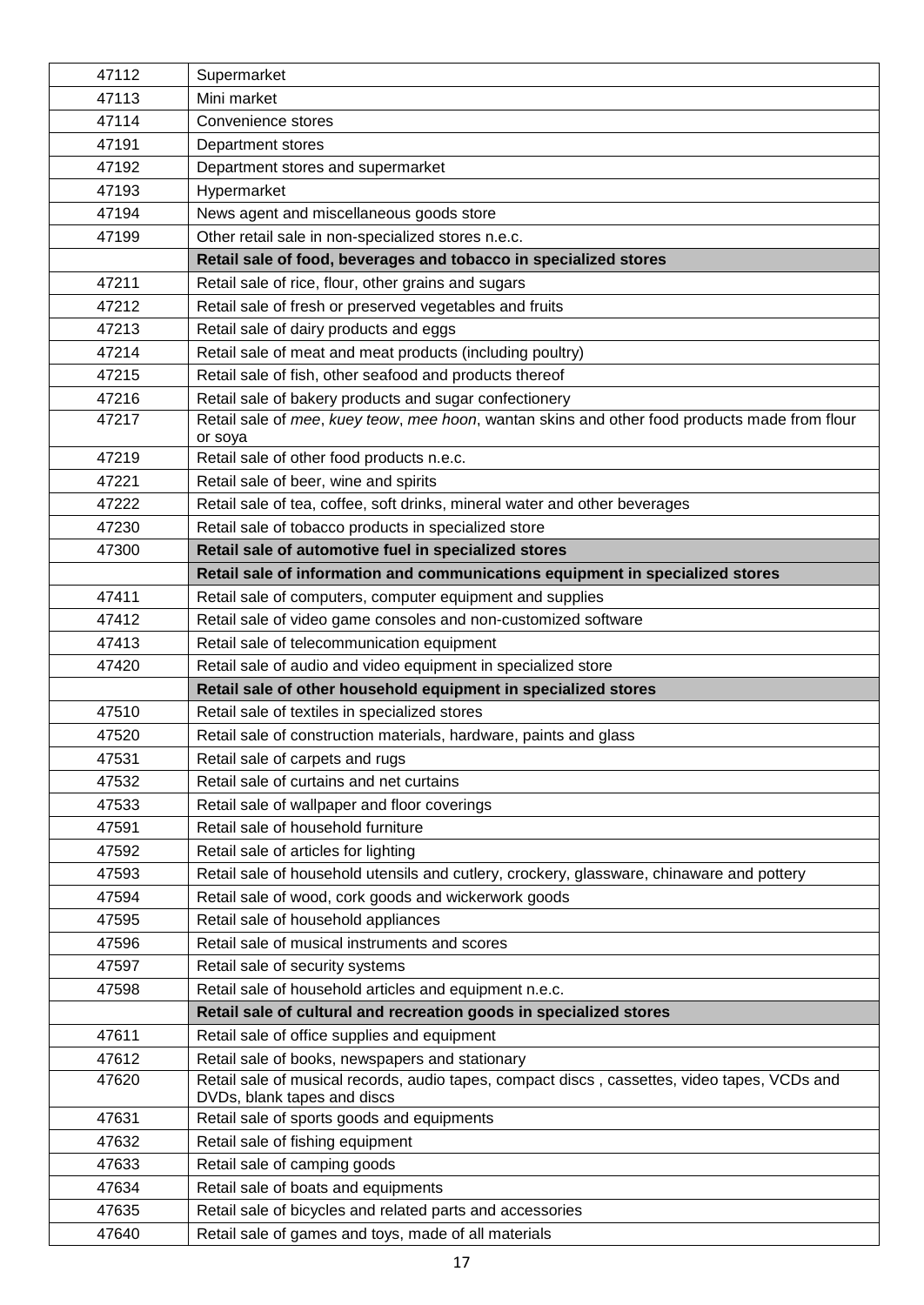|       | Retail sale of other goods in specialized stores                                    |
|-------|-------------------------------------------------------------------------------------|
| 47711 | Retail sale of articles of clothing, articles of fur and clothing accessories       |
| 47712 | Retail sale of footwear                                                             |
| 47713 | Retail sale of leather goods, accessories of leather and leather substitutes        |
| 47721 | Stores specialized in retail sale of pharmaceuticals, medical and orthopaedic goods |
| 47722 | Stores specialized in retail sale of perfumery, cosmetic and toilet articles        |
| 47731 | Retail sale of photographic and precision equipment                                 |
| 47732 | Retail sale of watches and clocks                                                   |
| 47733 | Retail sale of jewellery                                                            |
| 47734 | Retail sale of flowers, plants, seeds, fertilizers                                  |
| 47735 | Retail sale of souvenirs, craftwork and religious articles                          |
| 47736 | Retail sale of household fuel oil, cooking gas, coal and fuel wood                  |
| 47737 | Retail sale of spectacles and other optical goods                                   |
| 47738 | Retail sale of aquarium fishes, pet animals and pet food                            |
| 47739 | Other retail sale of new goods in specialized stores n.e.c.                         |
| 47741 | Retail sale of second-hand books                                                    |
| 47742 | Retail sale of second-hand electrical and electronic goods                          |
| 47743 | Retail sale of antiques                                                             |
| 47744 | Activities of auctioning houses (retail)                                            |
| 47749 | Retail sale of second-hand goods n.e.c.                                             |
|       | Retail sale via stalls and markets                                                  |
| 47810 | Retail sale of food, beverages and tobacco products via stalls or markets           |
| 47820 | Retail sale of textiles, clothing and footwear via stalls or markets                |
| 47891 | Retail sale of carpets and rugs via stalls or markets                               |
| 47892 | Retail sale of books via stalls or markets                                          |
| 47893 | Retail sale of games and toys via stalls or markets                                 |
| 47894 | Retail sale of household appliances and consumer electronics via stall or markets   |
| 47895 | Retail sale of music and video recordings via stall or markets                      |
|       | Retail sale not in stores, stalls or markets                                        |
| 47911 | Retail sale of any kind of product by mail order                                    |
| 47912 | Retail sale of any kind of product over the Internet                                |
| 47913 | Direct sale via television, radio and telephone                                     |
| 47914 | Internet retail auctions                                                            |
| 47991 | Retail sale of any kind of product by direct sales or door-to-door sales persons    |
| 47992 | Retail sale of any kind of product through vending machines                         |
| 47999 | Other retail sale not in stores, stalls or markets n.e.c.                           |
| Н     | <b>TRANSPORTATION AND STORAGE</b>                                                   |
|       | <b>LAND TRANSPORT AND TRANSPORT VIA PIPELINES</b>                                   |
|       | <b>Transport via railways</b>                                                       |
| 49110 | Passenger transport by inter-urban railways                                         |
| 49120 | Freight transport by inter-urban, suburban and urban railways                       |
|       | <b>Other land transport</b>                                                         |
| 49211 | City bus services                                                                   |
| 49212 | Urban and suburban railway passenger transport service                              |
| 49221 | Express bus services                                                                |
| 49222 | Employees bus services                                                              |
| 49223 | School bus services                                                                 |
| 49224 | Taxi operation and limousine services                                               |
| 49225 | Rental of cars with driver                                                          |
| 49229 | Other passenger land transport n.e.c.                                               |
| 49230 | Freight transport by road                                                           |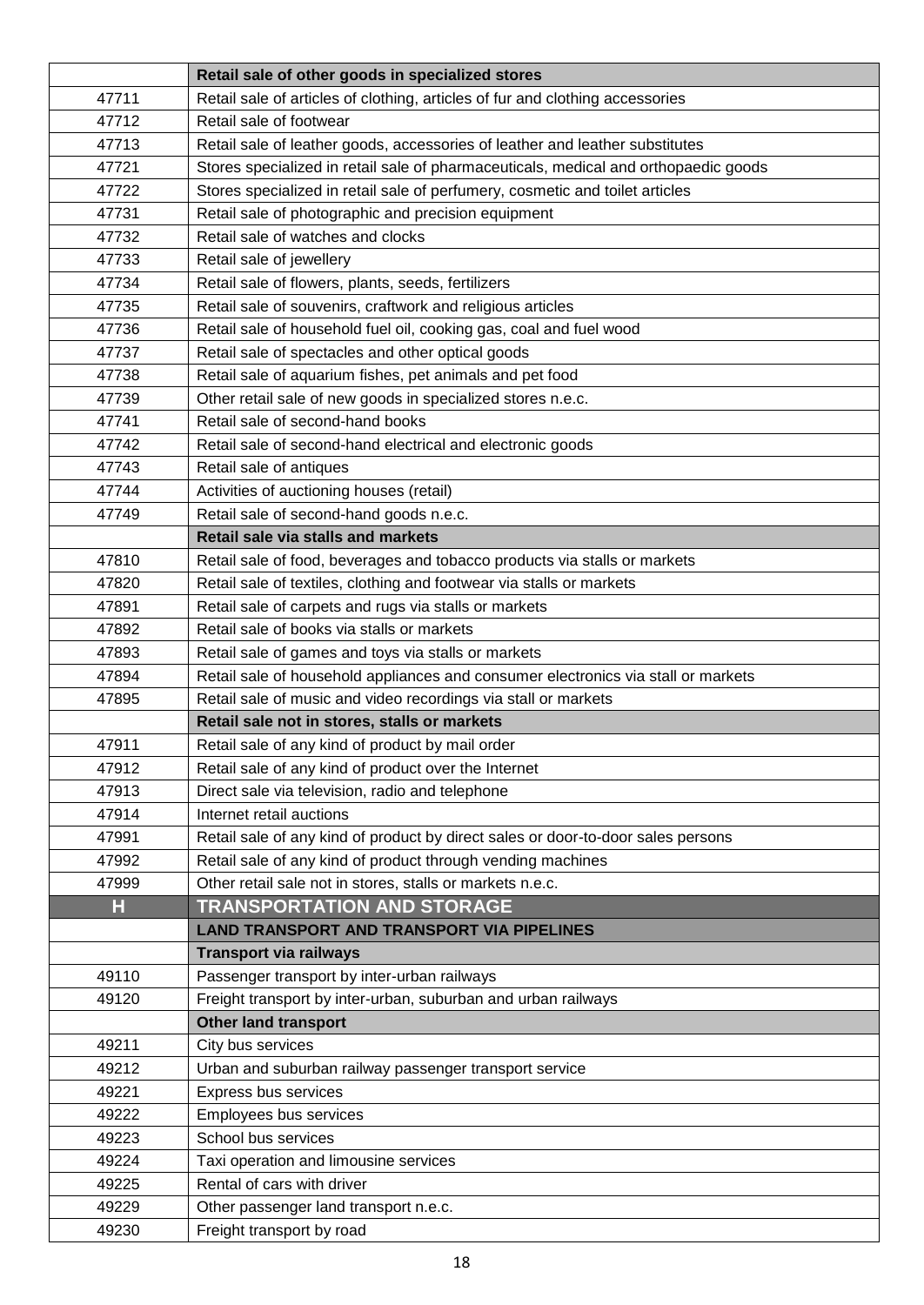| 49300      | Transport via pipeline                                                                                    |
|------------|-----------------------------------------------------------------------------------------------------------|
|            | <b>WATER TRANSPORT</b>                                                                                    |
|            | Sea and coastal water transport                                                                           |
| 50111      | Operation of excursion, cruise or sightseeing boats                                                       |
| 50112      | Operation of ferries, water taxis                                                                         |
| 50113      | Rental of pleasure boats with crew for sea and coastal water transport                                    |
| 50121      | Transport of freight overseas and coastal waters, whether scheduled or not                                |
| 50122      | Transport by towing or pushing of barges, oil rigs                                                        |
|            | <b>Inland water transport</b>                                                                             |
| 50211      | Transport of passenger via rivers, canals, lakes and other inland waterways                               |
| 50212      | Rental of pleasure boats with crew for inland water transport                                             |
| 50220      | Transport of freight via rivers, canals, lakes and other inland waterways                                 |
|            | <b>AIR TRANSPORT</b>                                                                                      |
|            | Passenger air transport                                                                                   |
| 51101      | Transport of passengers by air over regular routes and on regular schedules                               |
| 51102      | Non-scheduled transport of passenger by air                                                               |
| 51103      | Renting of air-transport equipment with operator for the purpose of passenger transportation              |
|            | Freight air transport                                                                                     |
| 51201      | Transport freight by air over regular routes and on regular schedules                                     |
| 51202      | Non-scheduled transport of freight by air                                                                 |
| 51203      | Renting of air-transport equipment with operator for the purpose of freight transportation                |
|            | <b>WAREHOUSING AND SUPPORT ACTIVITIES FOR TRANSPORTATION</b>                                              |
|            | <b>Warehousing and storage</b>                                                                            |
| 52100      | Warehousing and storage services                                                                          |
|            | <b>Support activities for transportation</b>                                                              |
| 52211      | Operation of terminal facilities                                                                          |
| 52212      | Towing and road side assistance                                                                           |
| 52213      | Operation of parking facilities for motor vehicles (parking lots)                                         |
| 52214      | Highway, bridge and tunnel operation services                                                             |
| 52219      | Other service activities incidental to land transportation n.e.c.                                         |
| 52221      | Port, harbours and piers operation services                                                               |
| 52222      | Vessel salvage and refloating services                                                                    |
| 52229      | Other service activities incidental to water transportation n.e.c.                                        |
| 52231      | Operation of terminal facilities                                                                          |
| 52232      | Airport and air-traffic-control activities                                                                |
| 52233      | Ground service activities on airfields                                                                    |
| 52234      | Fire fighting and fire-prevention services at airports                                                    |
| 52239      | Other service activities incidental to air transportation n.e.c.                                          |
| 52241      | Stevedoring services                                                                                      |
| 52249      | Other cargo handling activities n.e.c.                                                                    |
| 52291      | Forwarding of freight                                                                                     |
| 52292      | Brokerage for ship and aircraft space                                                                     |
| 52299      | Other transportation support activities n.e.c.                                                            |
|            | POSTAL AND COURIER ACTIVITIES                                                                             |
| 53100      | National postal services                                                                                  |
|            |                                                                                                           |
| 53200<br>Ι | Courier activities other than national post activities<br><b>ACCOMODATION AND FOOD SERVICE ACTIVITIES</b> |
|            | <b>ACCOMMODATION</b>                                                                                      |
|            | Short term accommodation activities                                                                       |
| 55101      |                                                                                                           |
|            | Hotels and resort hotels                                                                                  |
| 55102      | Motels                                                                                                    |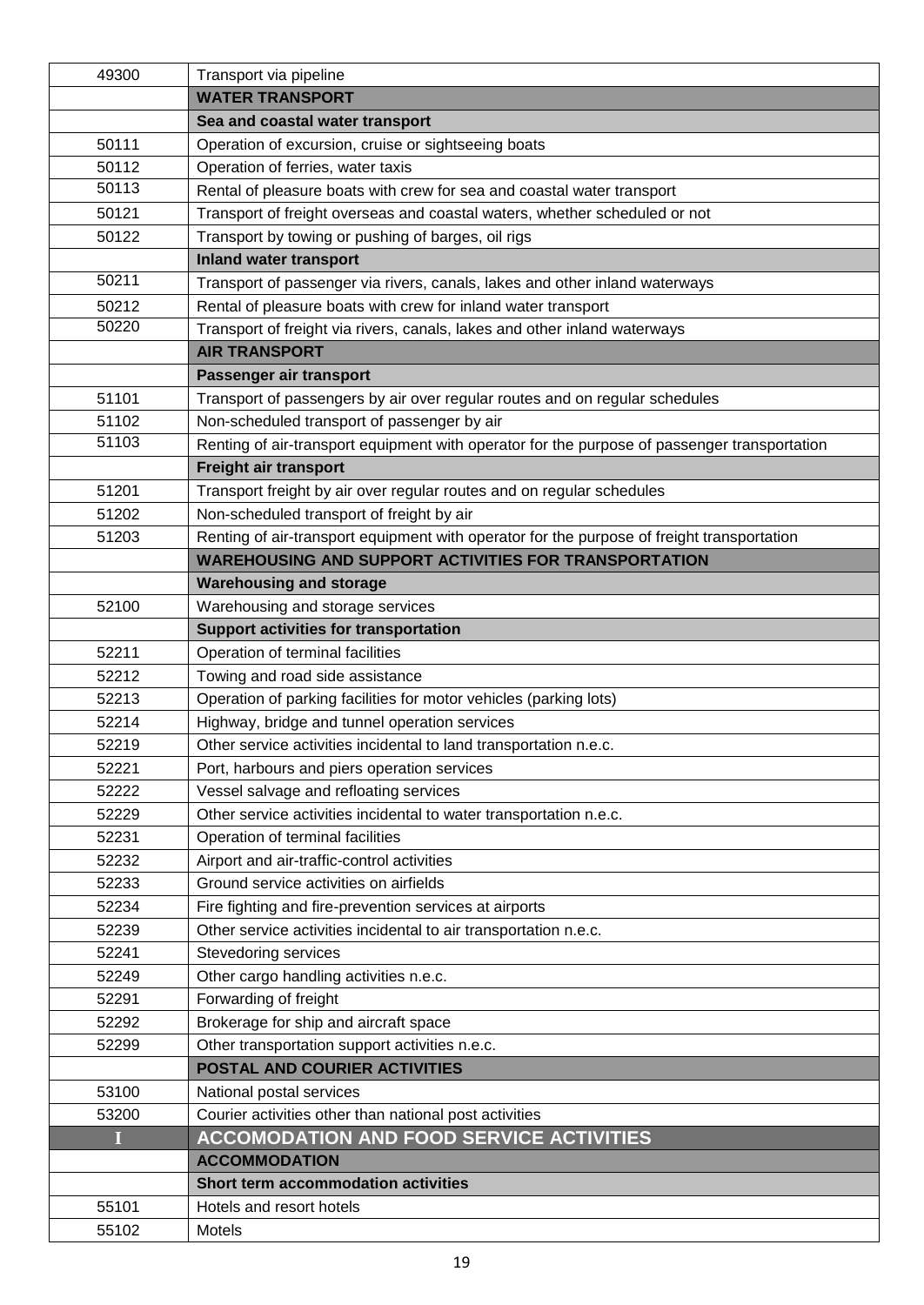| 55103 | Apartment hotels                                                                           |
|-------|--------------------------------------------------------------------------------------------|
| 55104 | Chalets                                                                                    |
| 55105 | Rest house/guest house                                                                     |
| 55106 | Bed and breakfast units                                                                    |
| 55107 | Hostels                                                                                    |
| 55108 | Home stay                                                                                  |
| 55109 | Other short term accommodation activities n.e.c.                                           |
| 55200 | Camping grounds, recreational vehicle parks and trailer parks                              |
| 55900 | <b>Other accommodation</b>                                                                 |
|       | <b>FOOD AND BEVERAGE SERVICE ACTIVITIES</b>                                                |
|       | <b>Restaurants and mobile food service activities</b>                                      |
| 56101 | Restaurants and restaurant cum night clubs                                                 |
| 56102 | Cafeterias/canteens                                                                        |
| 56103 | Fast-food restaurants                                                                      |
| 56104 | Ice cream truck vendors and parlours                                                       |
| 56105 | Mobile food carts                                                                          |
| 56106 | Food stalls/hawkers                                                                        |
| 56107 | Food or beverage, food and beverage preparation in market stalls/hawkers                   |
|       | Event catering and other food service activities                                           |
| 56210 | Event/food caterers                                                                        |
| 56290 | Other food service activities                                                              |
|       | <b>Beverage serving activities</b>                                                         |
| 56301 | Pubs, bars, discotheques, coffee houses, cocktail lounges and karaoke                      |
| 56302 | Coffee shops                                                                               |
| 56303 | Drink stalls/hawkers                                                                       |
| 56304 | Mobile beverage                                                                            |
| 56309 | Others drinking places n.e.c.                                                              |
| J     | <b>INFORMATION AND COMMUNICATION</b>                                                       |
|       | <b>PUBLISHING ACTIVITIES</b>                                                               |
|       | Publishing of books, periodicals and other publishing activities                           |
| 58110 | Publishing of books, brochures and other publications                                      |
| 58120 | Publishing of mailing lists, telephone book, other directories                             |
| 58130 | Publishing of newspapers, journals, magazines and periodicals in print or electronic form  |
| 58190 | Publishing of catalogues, photos, engraving and postcards, greeting cards, forms, posters, |
|       | reproduction of works of art, advertising material and other printed matter n.e.c.         |
| 58201 | <b>Software publishing</b><br>Business and other applications                              |
| 58202 | Computer games for all platforms                                                           |
| 58203 | Operating systems                                                                          |
|       | MOTION PICTURE, VIDEO AND TELEVISION PROGRAMME PRODUCTION, SOUND                           |
|       | <b>RECORDING AND MUSIC PUBLISHING ACTIVITIES</b>                                           |
|       | Motion picture, video and television programme activities                                  |
| 59110 | Motion picture, video and television programme production activities                       |
| 59120 | Motion picture, video and television programme post-production activities                  |
| 59130 | Motion picture, video and television programme distribution activities                     |
| 59140 | Motion picture projection activities                                                       |
| 59200 | Sound recording and music publishing activities                                            |
|       | PROGRAMMING AND BROADCASTING ACTIVITIES                                                    |
| 60100 | Radio broadcasting                                                                         |
| 60200 | Television programming and broadcasting activities                                         |
|       | <b>TELECOMMUNICATIONS</b>                                                                  |
|       | <b>Wired telecommunications activities</b>                                                 |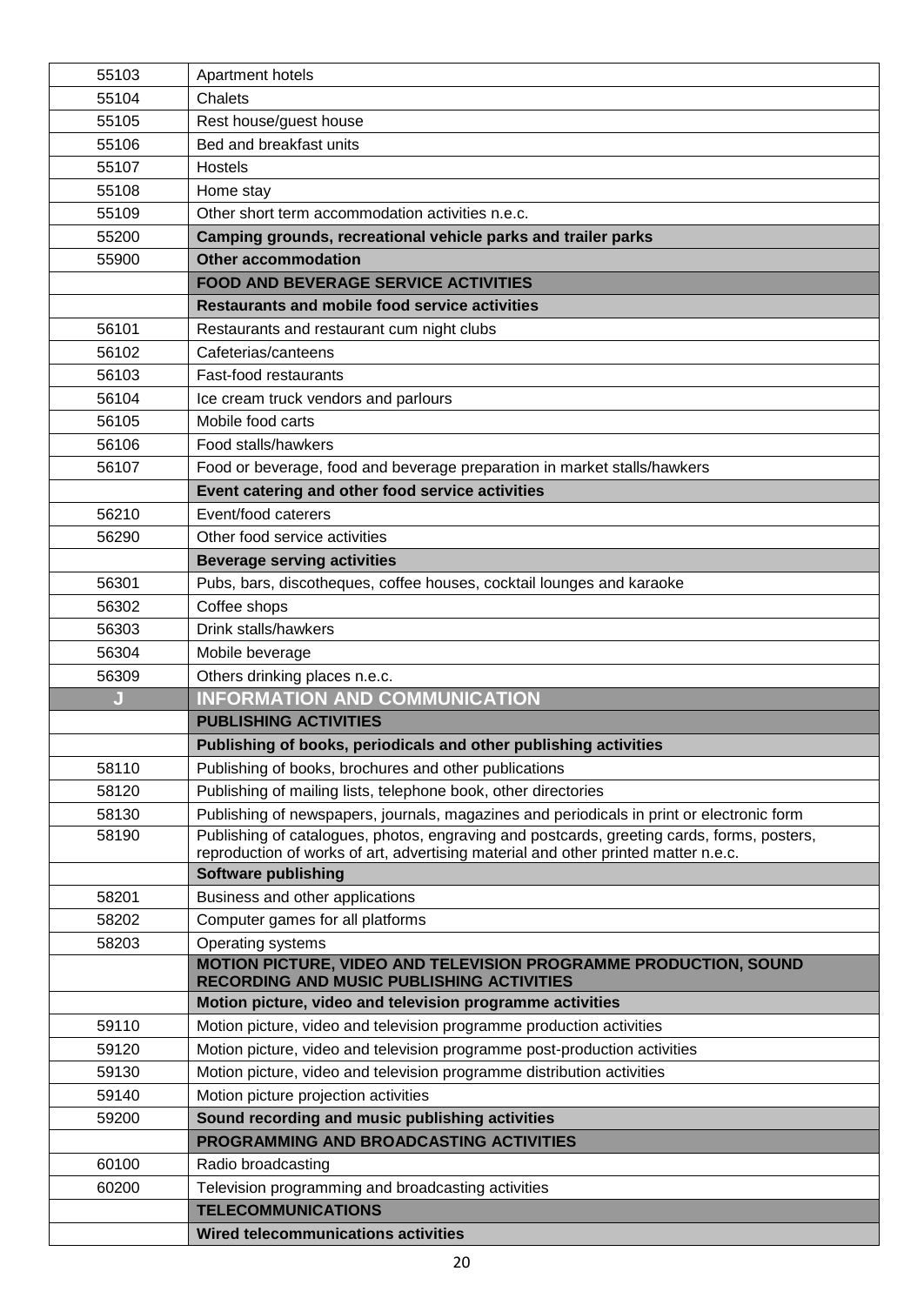| 61101 | Wired telecommunications services                                                                                           |
|-------|-----------------------------------------------------------------------------------------------------------------------------|
| 61102 | Internet access providers by the operator of the wired infrastructure                                                       |
|       | Wireless telecommunications activities                                                                                      |
| 61201 | Wireless telecommunications services                                                                                        |
| 61202 | Internet access providers by the operator of the wireless infrastructure                                                    |
|       | Satellite telecommunications activities                                                                                     |
| 61300 | Satellite telecommunications services                                                                                       |
|       | Other telecommunications activities                                                                                         |
| 61901 | Provision of Internet access over networks between the client and the ISP not owned or controlled<br>by the ISP             |
| 61902 | Provision of telecommunications services over existing telecom connection                                                   |
| 61903 | Telecommunications resellers                                                                                                |
| 61904 | Provision of telecommunications services over existing telecom connections VOIP (Voice Over<br>Internet Protocol) provision |
| 61905 | Provision of specialized telecommunications applications                                                                    |
| 61909 | Other telecommunications activities n.e.c.                                                                                  |
|       | <b>COMPUTER PROGRAMMING, CONSULTANCY AND RELATED ACTIVITIES</b>                                                             |
| 62010 | Computer programming activities                                                                                             |
| 62021 | Computer consultancy                                                                                                        |
| 62022 | Computer facilities management activities                                                                                   |
| 62091 | Information Communication Technology (ICT) system security                                                                  |
| 62099 | Other information technology service activities n.e.c.                                                                      |
|       | <b>INFORMATION SERVICE ACTIVITIES</b>                                                                                       |
|       | Data processing, hosting and related activities; web portals                                                                |
| 63111 | Activities of providing infrastructure for hosting, data processing services and related activities                         |
| 63112 | Data processing activities                                                                                                  |
| 63120 | Web portals                                                                                                                 |
|       | Other information service activities                                                                                        |
| 63910 | News syndicate and news agency activities                                                                                   |
| 63990 | Other information service activities n.e.c.                                                                                 |
| K     | FINANCIAL AND INSURANCE /TAKAFUL ACTIVITIES                                                                                 |
|       | FINANCIAL SERVICE ACTIVITIES, EXCEPT INSURANCE/TAKAFUL AND PENSION<br><b>FUNDING</b>                                        |
|       | <b>Monetary intermediation</b>                                                                                              |
| 64110 | Central banking                                                                                                             |
| 64191 | <b>Commercial Banks</b>                                                                                                     |
| 64192 | <b>Islamic Banks</b>                                                                                                        |
| 64193 | <b>Offshore Banks</b>                                                                                                       |
| 64194 | <b>Investment Banks</b>                                                                                                     |
| 64195 | Development financial institutions (with deposit taking functions)                                                          |
| 64199 | Other monetary intermediation (with deposit taking functions) n.e.c.                                                        |
| 64200 | <b>Activities of holding companies</b>                                                                                      |
|       | Trusts, funds and similar financial entities                                                                                |
|       |                                                                                                                             |
| 64301 | Venture capital companies<br>Unit trust fund excludes REITs                                                                 |
| 64302 |                                                                                                                             |
| 64303 | Property unit trust (REITs)                                                                                                 |
| 64304 | Other administration of trusts accounts                                                                                     |
| 64309 | Trusts, funds and similar financial entities n.e.c.                                                                         |
|       | Other financial service activities, except insurance/takaful and pension funding activities                                 |
| 64910 | Financial leasing activities                                                                                                |
| 64921 | Development financial institutions (without deposit taking functions)                                                       |
| 64922 | Credit card services                                                                                                        |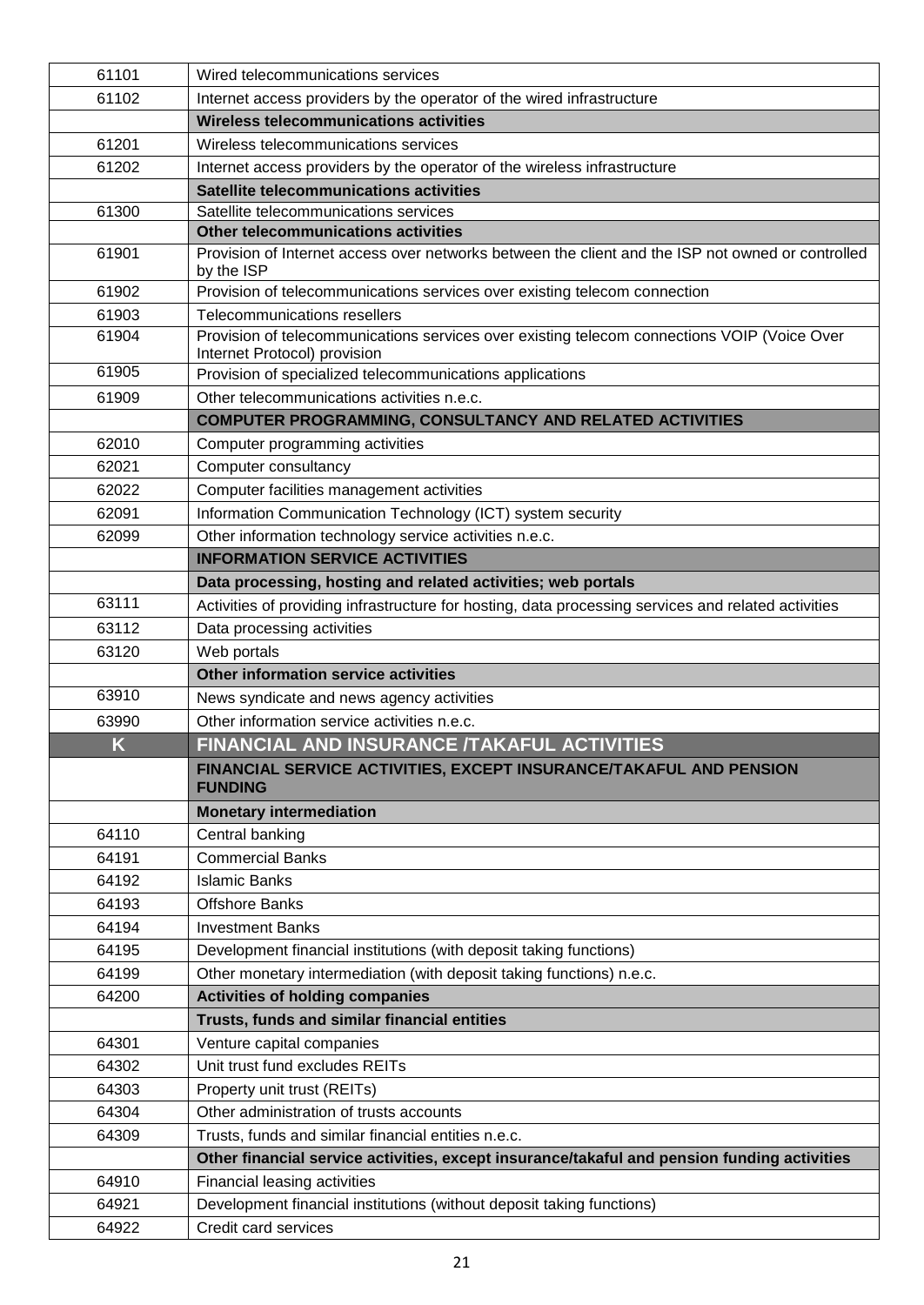| 64923          | Licensed money lending activities                                                          |
|----------------|--------------------------------------------------------------------------------------------|
| 64924          | Pawnshops and pawnbrokers includes Ar-Rahnu                                                |
| 64925          | Co-operative with credits functions                                                        |
| 64929          | Other credit granting n.e.c.                                                               |
| 64991          | Factoring companies                                                                        |
| 64992          | Representative office of foreign banks                                                     |
| 64993          | Nominee companies                                                                          |
| 64999          | Other financial service activities, except insurance/takaful and pension funding n.e.c.    |
|                | INSURANCE/TAKAFUL, REINSURANCE/RETAKAFUL AND PENSION FUNDING, EXCEPT                       |
|                | <b>COMPULSORY SOCIAL SECURITY</b>                                                          |
|                | <b>Insurance/Takaful</b>                                                                   |
| 65111          | Life insurance                                                                             |
| 65112          | Family takaful                                                                             |
| 65121          | General insurance                                                                          |
| 65122          | General takaful                                                                            |
| 65123          | Composite insurance                                                                        |
| 65124          | Offshore insurance                                                                         |
| 65125          | Offshore takaful                                                                           |
|                | Reinsurance/Retakaful                                                                      |
| 65201          | Life reinsurance                                                                           |
| 65202          | Family retakaful                                                                           |
| 65203          | General reinsurance                                                                        |
| 65204          | General retakaful                                                                          |
| 65205          | Composite retakaful                                                                        |
| 65206          | Offshore reinsurance                                                                       |
| 65207          | Offshore retakaful                                                                         |
|                | <b>Pension and provident funding</b>                                                       |
| 65301          | Pension funding                                                                            |
| 65302          | Provident funding                                                                          |
|                | ACTIVITIES AUXILIARY TO FINANCIAL SERVICE AND INSURANCE/TAKAFUL ACTIVITIES                 |
|                | Activities auxiliary to financial service activities, except insurance/takaful and pension |
|                | funding                                                                                    |
| 66111          | Stock exchanges                                                                            |
| 66112          | Exchanges for commodity contracts                                                          |
| 66113          | Securities exchange                                                                        |
| 66114          | Exchanges for commodity futures contracts                                                  |
| 66119          | Administration of financial markets n.e.c.                                                 |
| 66121          | Stock, share and bond brokers                                                              |
| 66122          | Commodity brokers and dealers                                                              |
| 66123          | Gold bullion dealers                                                                       |
| 66124          | Foreign exchange broker and dealers (Bureaux de change)                                    |
| 66125          | Money-changing services                                                                    |
| 66129          | Other financial and commodity futures brokers and dealers                                  |
| 66191          | Investment advisory services                                                               |
|                |                                                                                            |
|                |                                                                                            |
| 66192          | Financial consultancy services                                                             |
| 66199          | Activities auxiliary to finance n.e.c.                                                     |
|                | Activities auxiliary to insurance/takaful and pension funding                              |
| 66211          | Insurance adjusting service                                                                |
| 66212<br>66221 | Takaful adjusting service<br>Insurance agents                                              |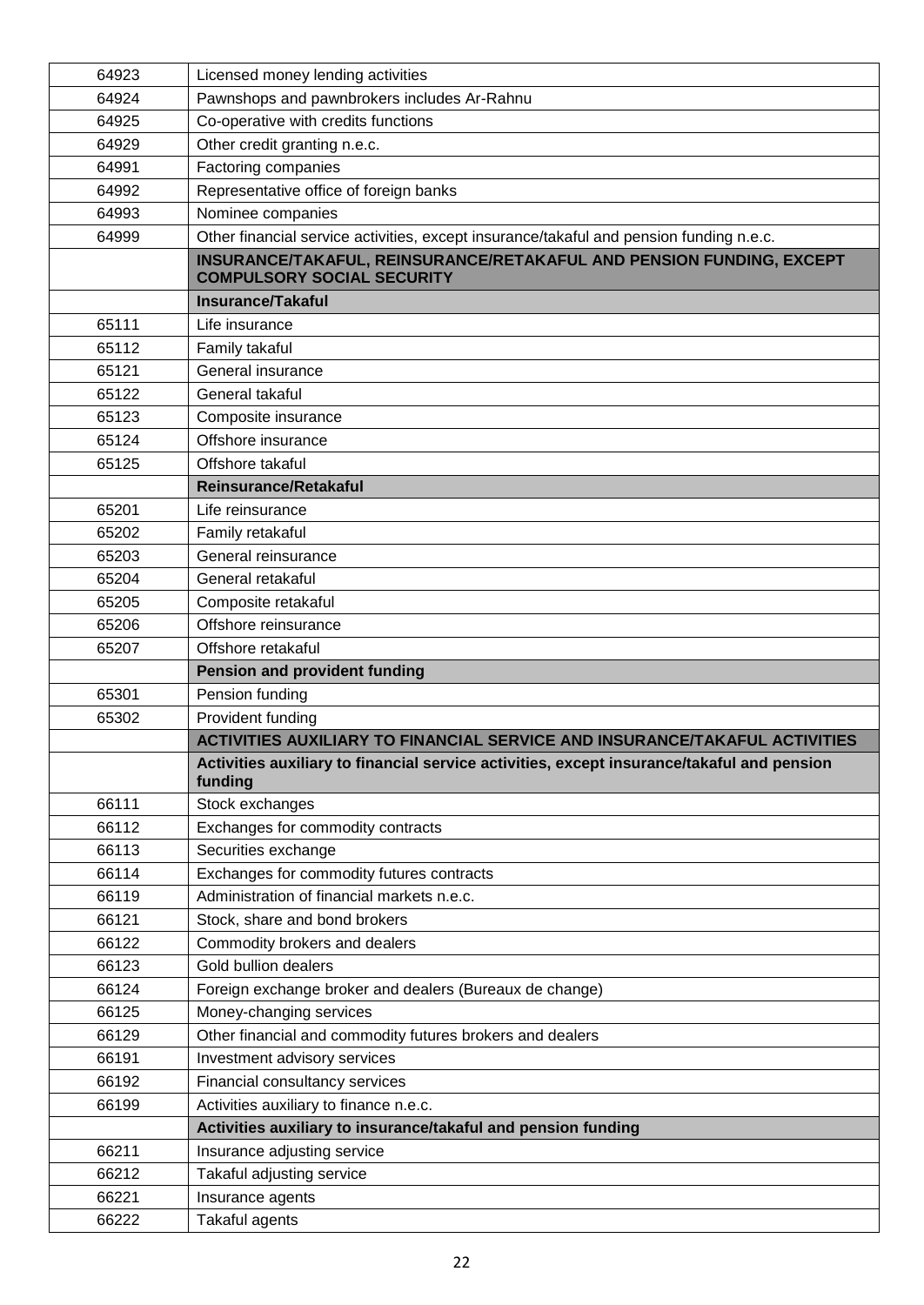| 66223 | Insurance brokers                                                                                         |
|-------|-----------------------------------------------------------------------------------------------------------|
| 66224 | <b>Takaful brokers</b>                                                                                    |
| 66290 | Other activities auxiliary to insurance, takaful and pension funding                                      |
|       | <b>Fund management activities</b>                                                                         |
| 66301 | Management of pension funds                                                                               |
| 66302 | Assets/portfolio management                                                                               |
| 66303 | Unit trust management companies                                                                           |
| L     | <b>REAL ESTATE ACTIVITIES</b>                                                                             |
|       | Real estate activities with own or leased property                                                        |
| 68101 | Buying, selling, renting and operating of self-owned or leased real estate - residential buildings        |
| 68102 | Buying, selling, renting and operating of self-owned or leased real estate - non-residential<br>buildings |
| 68103 | Buying, selling, renting and operating of self-owned or leased real estate - land                         |
| 68104 | Development of building projects for own operation, i.e. for renting of space in these buildings          |
| 68109 | Real estate activities with own or leased property n.e.c.                                                 |
|       | Real estate activities on a fee or contract basis                                                         |
| 68201 | Activities of real estate agents and brokers for buying, selling and renting of real estate               |
| 68202 | Management of real estate on a fee or contract basis                                                      |
| 68203 | Appraisal services for real estate                                                                        |
| 68209 | Real estate activities on a fee or contract basis n.e.c.                                                  |
| M     | PROFESSIONAL, SCIENTIFIC AND TECHNICAL ACTIVITIES                                                         |
| 69100 | <b>Legal activities</b>                                                                                   |
| 69200 | Accounting, bookkeeping and auditing activities; tax consultancy                                          |
|       | ACTIVITIES OF HEAD OFFICES, MANAGEMENT CONSULTANCY ACTIVITIES                                             |
| 70100 | <b>Activities of head offices</b>                                                                         |
|       | <b>Management consultancy activities</b>                                                                  |
| 70201 | Business management consultancy services                                                                  |
| 70202 | Human resource consultancy services                                                                       |
| 70203 | Consultancy services in public relation and communications                                                |
| 70209 | Other management consultancy activities n.e.c                                                             |
|       | ARCHITECTURAL AND ENGINEERING ACTIVITIES, TECHNICAL TESTING AND ANALYSIS                                  |
|       | Architectural and engineering activities and related technical consultancy                                |
| 71101 | Architectural services                                                                                    |
| 71102 | <b>Engineering services</b>                                                                               |
| 71103 | Land surveying services                                                                                   |
| 71109 | Other architectural and engineering activities and related technical consultancy n.e.c.                   |
| 71200 | <b>Technical testing and analysis</b>                                                                     |
|       | <b>SCIENTIFIC RESEARCH AND DEVELOPMENT</b>                                                                |
|       | Research and experimental development on natural sciences and engineering                                 |
| 72101 | Research and development on natural sciences                                                              |
| 72102 | Research and development on engineering and technology                                                    |
| 72103 | Research and development on medical sciences                                                              |
| 72104 | Research and development on biotechnology                                                                 |
| 72105 | Research and development on agricultural sciences                                                         |
| 72106 | Research and development on Information Communication Technology (ICT)                                    |
| 72109 | Research and development on other natural science and engineering n.e.c.                                  |
|       | Research and experimental development on social sciences and humanities                                   |
| 72201 | Research and development on social sciences                                                               |
| 72202 | Research and development on humanities                                                                    |
| 72209 | Research and development of other social sciences and humanities n.e.c.                                   |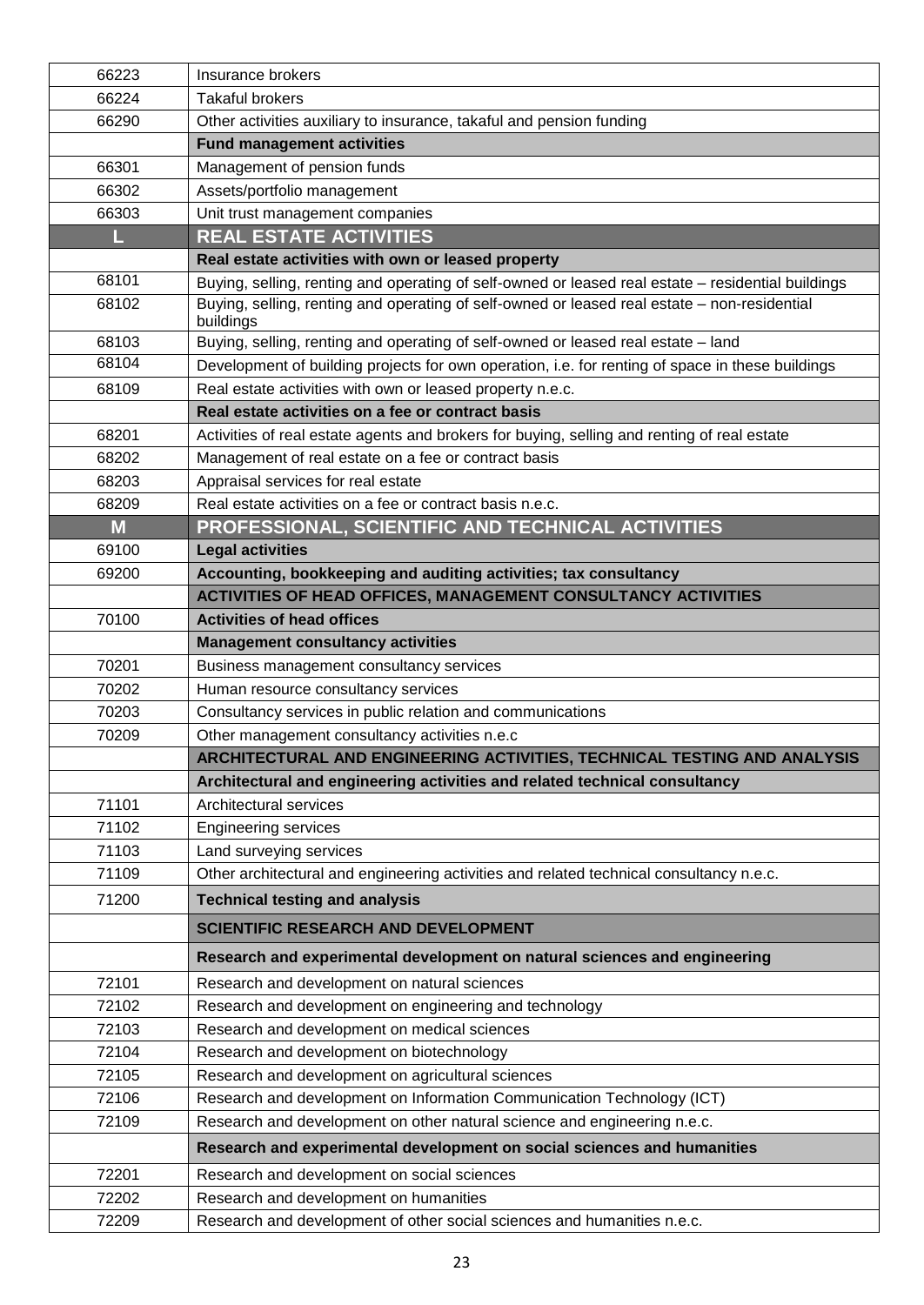|                | <b>ADVERTISING AND MARKET RESEARCH</b>                                                                                                           |
|----------------|--------------------------------------------------------------------------------------------------------------------------------------------------|
| 73100          | Advertising                                                                                                                                      |
| 73200          | Market research and public opinion polling                                                                                                       |
|                | OTHER PROFESSIONAL, SCIENTIFIC AND TECHNICAL ACTIVITIES                                                                                          |
|                | <b>Specialized design activities</b>                                                                                                             |
| 74101          | Activities of interior decorators                                                                                                                |
| 74102          | Services of graphic designers                                                                                                                    |
| 74103          | Fashion design services                                                                                                                          |
| 74109          | Specialized design activities n.e.c.                                                                                                             |
| 74200          | <b>Photographic activities</b>                                                                                                                   |
|                | Other professional, scientific and technical activities n.e.c.                                                                                   |
| 74901          | Translation and interpretation activities                                                                                                        |
| 74902          | Business brokerage activities                                                                                                                    |
| 74903          | Security consulting                                                                                                                              |
| 74904          | Activities of quantity surveyors                                                                                                                 |
| 74905          | Activities of consultants other than architecture, engineering and management consultants                                                        |
| 74909          | Any other professional, scientific and technical activities n.e.c.                                                                               |
| 75000          | <b>VETERINARY ACTIVITIES</b>                                                                                                                     |
| N              | <b>ADMINISTRATIVE AND SUPPORT SERVICE ACTIVITIES</b>                                                                                             |
|                | <b>RENTAL AND LEASING ACTIVITIES</b>                                                                                                             |
|                | Rental and leasing of motor vehicles                                                                                                             |
| 77101          | Renting and operational leasing of passenger cars (without driver)                                                                               |
| 77102          | Renting and operational leasing of trucks, utility trailers and recreational vehicles                                                            |
|                | Rental and leasing of personal and household goods                                                                                               |
| 77211          | Renting and leasing of pleasure boats, canoes, sailboats                                                                                         |
| 77212          | Renting and leasing of bicycles                                                                                                                  |
| 77213<br>77219 | Renting and leasing of beach chairs and umbrellas<br>Renting and leasing of other sports equipment n.e.c.                                        |
| 77220          | Renting of video tapes, records, CDs, DVDs                                                                                                       |
| 77291          | Renting and leasing of textiles, wearing apparel and footwear                                                                                    |
| 77292          | Renting and leasing of furniture, pottery and glass, kitchen and tableware, electrical appliances                                                |
|                | and house wares                                                                                                                                  |
| 77293          | Renting and leasing of jewellery, musical instruments, scenery and costumes                                                                      |
| 77294          | Renting and leasing of books, journals and magazines                                                                                             |
| 77295          | Renting and leasing of machinery and equipment used by amateurs or as a hobby                                                                    |
| 77296          | Renting of flowers and plants                                                                                                                    |
| 77297          | Renting and leasing of electronic equipment for household use                                                                                    |
| 77299          | Renting and leasing of other personal and household goods n.e.c.                                                                                 |
|                | Rental and leasing of other machinery, equipment and tangible goods                                                                              |
| 77301          | Renting and operational leasing, without operator, of other machinery and equipment that are                                                     |
| 77302          | generally used as capital goods by industries<br>Renting and operational leasing of land-transport equipment (other than motor vehicles) without |
|                | drivers                                                                                                                                          |
| 77303          | Renting and operational leasing of water-transport equipment without operator                                                                    |
| 77304          | Renting and operational leasing of air transport equipment without operator                                                                      |
| 77305          | Renting and operational leasing of agricultural and forestry machinery and equipment without                                                     |
| 77306          | operator<br>Renting and operational leasing of construction and civil-engineering machinery and equipment                                        |
|                | without operator                                                                                                                                 |
| 77307          | Rental and operational leasing of office machinery and equipment without operator                                                                |
| 77309          | Renting and leasing of other machinery, equipment and tangible goods n.e.c.                                                                      |
| 77400          | Leasing of intellectual property and similar products, except copyrighted works                                                                  |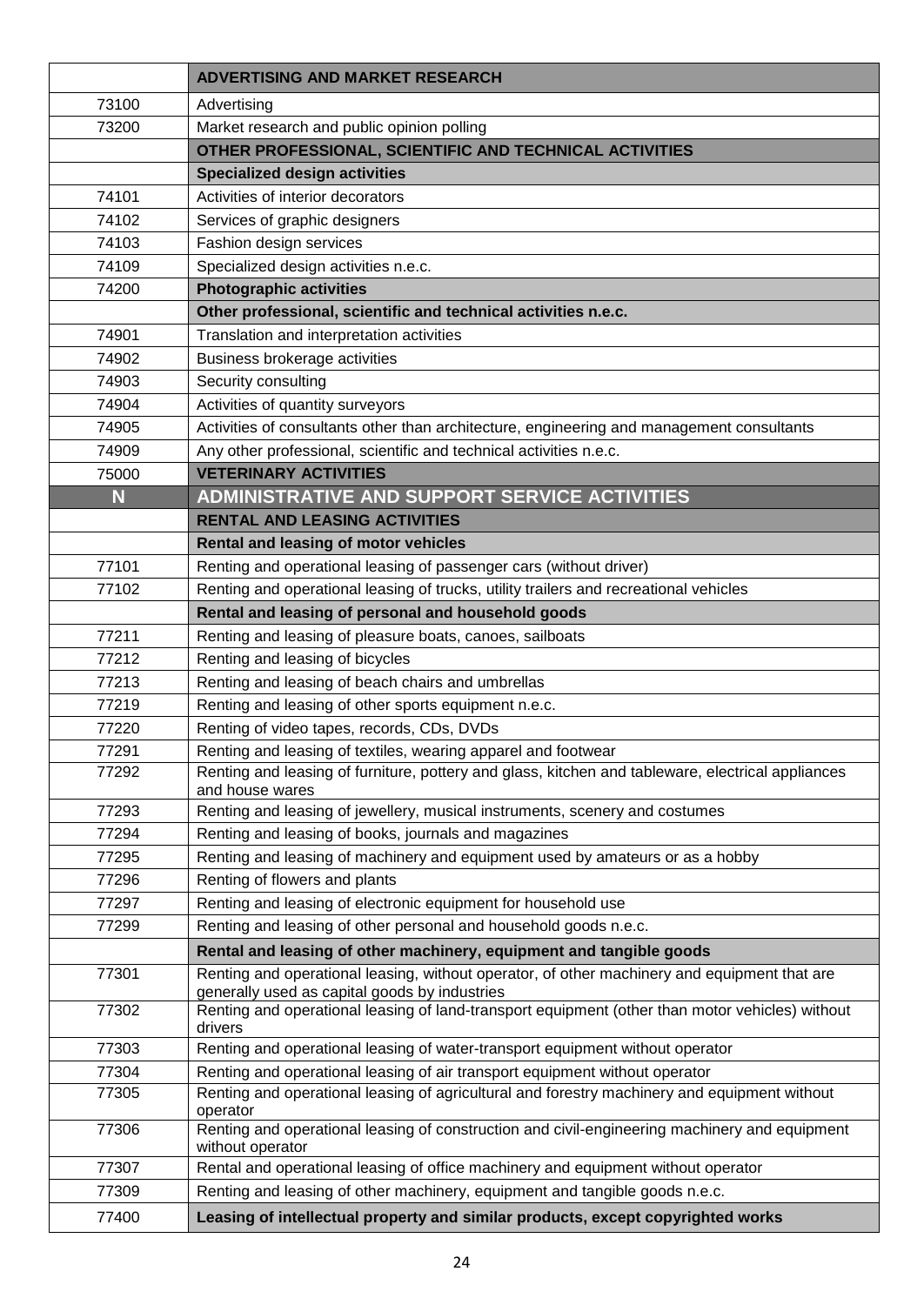|             | <b>EMPLOYMENT ACTIVITIES</b>                                                                          |
|-------------|-------------------------------------------------------------------------------------------------------|
| 78100       | Activities of employment placement agencies                                                           |
| 78200       | Temporary employment agency activities                                                                |
|             | Other human resources provision                                                                       |
| 78300       | Provision of human resources for client businesses                                                    |
|             | TRAVEL AGENCY, TOUR OPERATOR, RESERVATION SERVICE AND RELATED<br><b>ACTIVITIES</b>                    |
| 79110       | Travel agency activities                                                                              |
| 79120       | Tour operator activities                                                                              |
| 79900       | Other reservation service and related activities                                                      |
|             | <b>SECURITY AND INVESTIGATION ACTIVITIES</b>                                                          |
| 80100       | Private security activities                                                                           |
| 80200       | Security systems service activities                                                                   |
| 80300       | Investigation and detective activities                                                                |
|             | SERVICES TO BUILDING AND LANDSCAPE ACTIVITIES                                                         |
| 81100       | <b>Combined facilities support activities</b>                                                         |
|             | <b>Cleaning activities</b>                                                                            |
| 81210       | General cleaning of buildings                                                                         |
| 81291       | Cleaning of buildings of all types                                                                    |
| 81292       | Swimming pool cleaning and maintenance services                                                       |
| 81293       | Cleaning of industrial machinery                                                                      |
| 81294       | Cleaning of trains, buses, planes                                                                     |
| 81295       | Cleaning of pest control services not in connection with agriculture                                  |
| 81296       | Disinfecting and exterminating activities                                                             |
| 81297       | Cleaning of sea tankers                                                                               |
| 81299       | Other building and industrial cleaning activities, n.e.c.                                             |
| 81300       | Landscape care and maintenance service activities                                                     |
|             | OFFICE ADMINISTRATIVE, OFFICE SUPPORT AND OTHER BUSINESS SUPPORT<br><b>ACTIVITIES</b>                 |
|             | Office administrative and support activities                                                          |
| 82110       | Combined office administrative service activities                                                     |
| 82191       | Document preparation, editing and/or proofreading                                                     |
| 82192       | Typing, word processing or desktop publishing                                                         |
| 82193       | Secretarial support services                                                                          |
| 82194       | Transcription of documents and other secretarial services                                             |
| 82195       | Provision of mailbox rental and other postal and mailing services                                     |
| 82196       | Photocopying, duplicating, blueprinting                                                               |
| 82199       | Photocopying, document preparation and other specialized office support activities n.e.c.             |
| 82200       | <b>Activities of call centres</b>                                                                     |
|             | Organization of conventions and trade shows                                                           |
| 82301       | Organization, promotions and/or management of event                                                   |
| 82302       | Meeting, incentive, convention, exhibition (MICE)                                                     |
|             | Business support service activities n.e.c.                                                            |
| 82910       | Activities of collection agencies and credit bureaus                                                  |
| 82920       | Packaging activities on a fee or contract basis, whether or not these involve an automated<br>process |
| 82990       | Other business support service activities n.e.c.                                                      |
| $\mathbf O$ | PUBLIC ADMINISTRATION AND DEFENCE, COMPULSORY SOCIAL<br><b>ACTIVITIES</b>                             |
|             | Administration of the State and the economic and social policy of the community                       |
| 84111       | General (overall) public administration activities                                                    |
| 84112       | Ancillary service activities for the government as a whole                                            |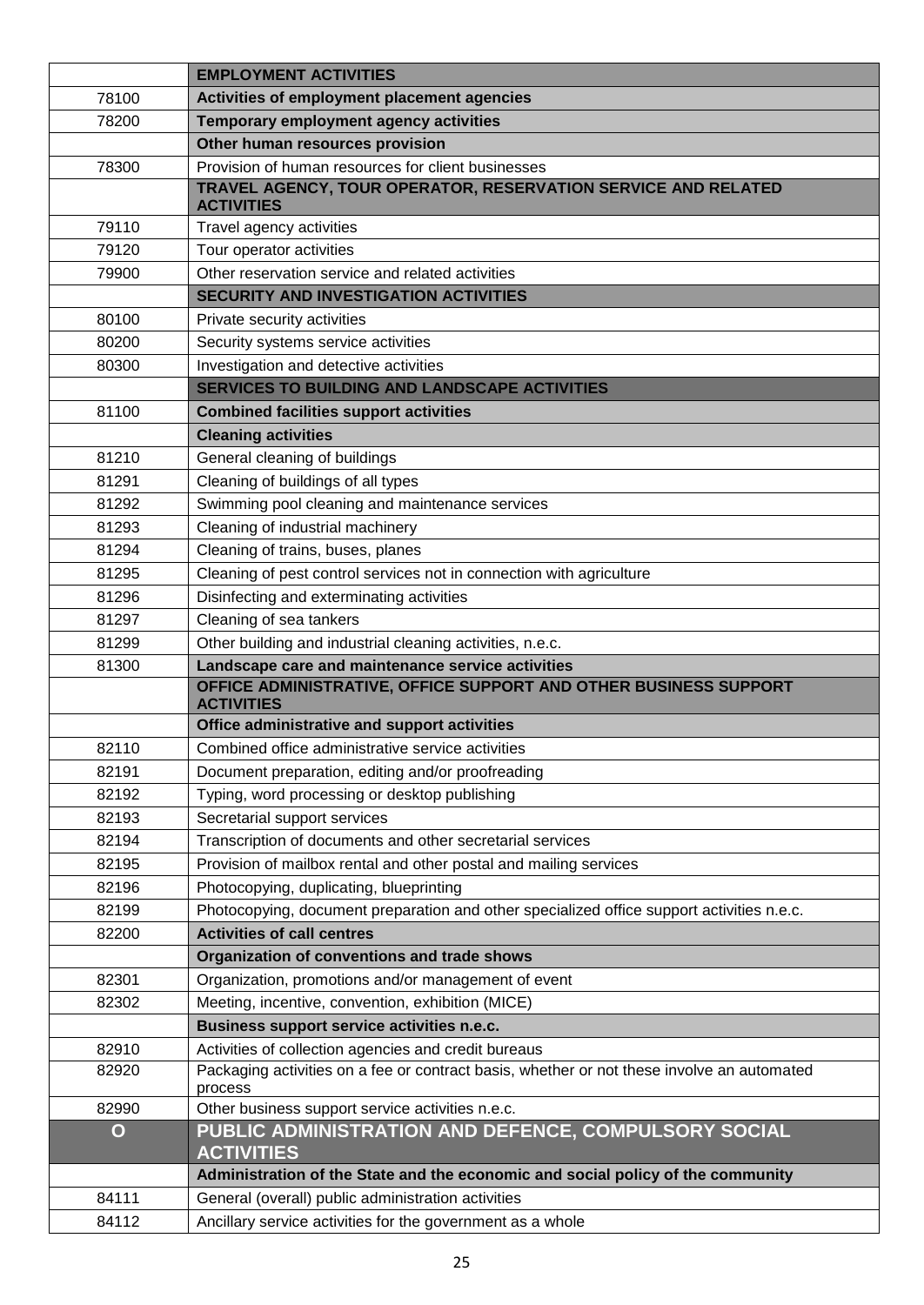|                | Administrative educational services                                                   |
|----------------|---------------------------------------------------------------------------------------|
| 84121<br>84122 | Administrative health care services                                                   |
| 84123          | Administrative housing and local government services                                  |
| 84124          | Administrative recreational, cultural, arts and sports services                       |
| 84125          | Administrative religious affairs services                                             |
| 84126          | Administrative welfare services                                                       |
| 84129          | Other community and social affairs services                                           |
| 84131          | Domestic and international trade affairs                                              |
| 84132          | Agriculture and rural development affairs                                             |
| 84133          | Primary industries affairs                                                            |
| 84134          | Public works affairs                                                                  |
| 84135          | <b>Transport affairs</b>                                                              |
| 84136          | Energy, telecommunication and postal affairs                                          |
| 84137          | <b>Tourism affairs</b>                                                                |
| 84138          | Human resource affairs                                                                |
| 84139          | Other regulation of and contribution to more efficient operation of businesses n.e.c. |
|                | Provision of services to the community as a whole                                     |
| 84210          | Foreign affairs                                                                       |
| 84220          | Military and civil defence services                                                   |
| 84231          | Police service                                                                        |
| 84232          | Prison service                                                                        |
| 84233          | Immigration service                                                                   |
| 84234          | National registration service                                                         |
| 84235          | Judiciary and legal service                                                           |
| 84236          | Firefighting and fire prevention                                                      |
| 84239          | Other public order and safety affairs related services                                |
| 84300          | <b>Compulsory social security activities e.g. SOCSO</b>                               |
| P              | <b>EDUCATION</b>                                                                      |
|                | Pre-primary and primary education                                                     |
| 85101          | Pre-primary education (Public)                                                        |
| 85102          | Pre-primary education (Private)                                                       |
|                |                                                                                       |
|                |                                                                                       |
| 85103          | Primary education (Public)                                                            |
| 85104          | Primary education (Private)                                                           |
|                | <b>Secondary education</b>                                                            |
| 85211          | General school secondary education (Public)                                           |
| 85212          | General school secondary education (Private)                                          |
| 85221          | Technical and vocational education below the level of higher education (Public)       |
| 85222          | Technical and vocational education below the level of higher education (Private)      |
|                | <b>Higher education</b>                                                               |
| 85301          | College and university education (Public)                                             |
| 85302          | College and university education (Private)                                            |
|                | <b>Other education</b>                                                                |
| 85411          | Sports instruction                                                                    |
| 85412          | Martial arts instruction                                                              |
| 85419          | Any other sports and recreation education n.e.c                                       |
| 85421          | Music and dancing school                                                              |
| 85429          | Any other cultural education n.e.c.                                                   |
| 85491          | Tuition centre                                                                        |
| 85492          | Driving school                                                                        |
| 85493<br>85494 | Religious instruction<br>Computer training                                            |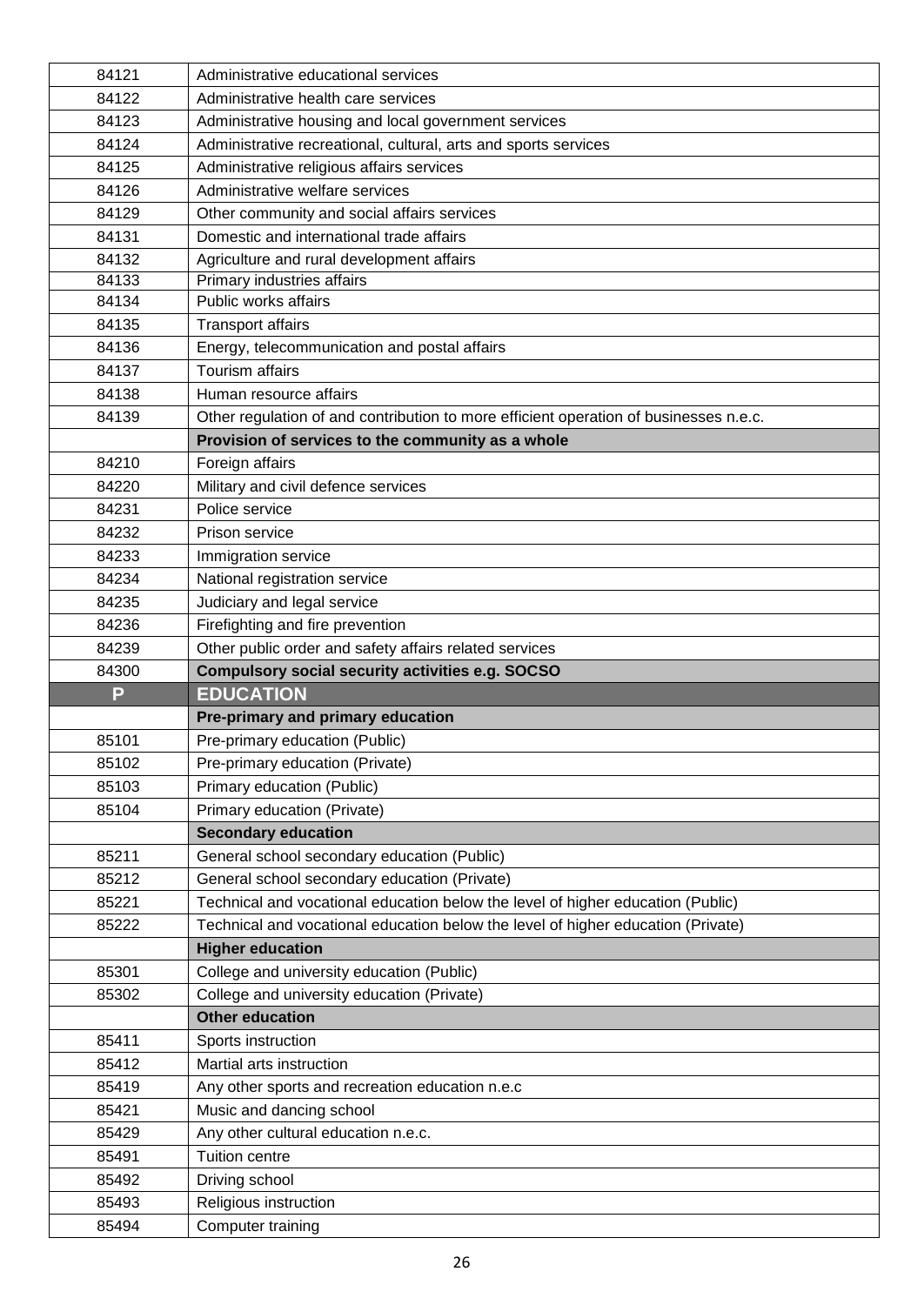| 85499                   | Others education n.e.c                                                                   |
|-------------------------|------------------------------------------------------------------------------------------|
|                         | <b>Education support services</b>                                                        |
| 85500                   | Educational support services for provision of non-instructional services                 |
| Q                       | HUMAN HEALTH AND SOCIAL WORK ACTIVITIES                                                  |
|                         | <b>HUMAN HEALTH ACTIVITIES</b>                                                           |
|                         | <b>Hospital activities</b>                                                               |
| 86101                   | <b>Hospital activities</b>                                                               |
| 86102                   | Maternity home services (outside hospital)                                               |
|                         | <b>Medical and dental practice activities</b>                                            |
| 86201                   | General medical services                                                                 |
| 86202                   | Specialized medical services                                                             |
| 86203                   | Dental services                                                                          |
|                         | Other human health activities                                                            |
| 86901                   | <b>Dialysis Centres</b>                                                                  |
| 86902                   | <b>Medical laboratories</b>                                                              |
| 86903                   | Physiotherapy and occupational therapy service                                           |
| 86904                   | Acupuncture services                                                                     |
| 86905                   | Herbalist and homeopathy services                                                        |
| 86906                   | Ambulance services                                                                       |
| 86909                   | Other human health services n.e.c.                                                       |
|                         | <b>RESIDENTIAL CARE ACTIVITIES</b>                                                       |
|                         | <b>Residential nursing care facilities</b>                                               |
| 87101                   | Homes for the elderly with nursing care                                                  |
| 87102                   | Nursing homes                                                                            |
| 87103                   | Palliative or hospices                                                                   |
|                         | Residential care activities for mental retardation, mental health and substance abuse    |
| 87201                   | Drug rehabilitation centres                                                              |
| 87209                   | Other residential care activities for mental retardation n.e.c.                          |
| 87300                   | Residential care activities for the elderly and disabled                                 |
|                         | Other residential care activities                                                        |
| 87901                   | Orphanages                                                                               |
| 87902                   | Welfare homes services                                                                   |
| 87909                   | Other residential care activities n.e.c.                                                 |
|                         | SOCIAL WORK ACTIVITIES WITHOUT ACCOMODATION                                              |
|                         | Social work activities without accommodation for the elderly and disabled                |
| 88101                   | Day-care activities for the elderly or for handicapped adults                            |
| 88109                   | Others social work activities without accommodation for the elderly and disabled         |
|                         | Other social work activities without accommodation n.e.c.                                |
| 88901                   | Counselling service                                                                      |
| 88902                   | Child day-care activities                                                                |
| 88909                   | Other social work activities without accommodation n.e.c.                                |
| $\overline{\mathsf{R}}$ | ARTS, ENTERTAINMENT AND RECREATION                                                       |
|                         | <b>CREATIVE, ARTS AND ENTERTAINMENT ACTIVITIES</b>                                       |
| 90001                   | Theatrical producer, singer group band and orchestra entertainment services              |
| 90002                   | Operation of concert and theatre halls and other arts facilities                         |
| 90003                   | Activities of sculptors, painters, cartoonists, engravers, etchers                       |
| 90004                   | Activities of individual writers, for all subjects                                       |
| 90005                   | Activities of independent journalists                                                    |
| 90006                   | Restoring of works of art such as painting                                               |
| 90007                   | Activities of producers or entrepreneurs of arts live events, with or without facilities |
| 90009                   | Creative, arts and entertainment activities n.e.c.                                       |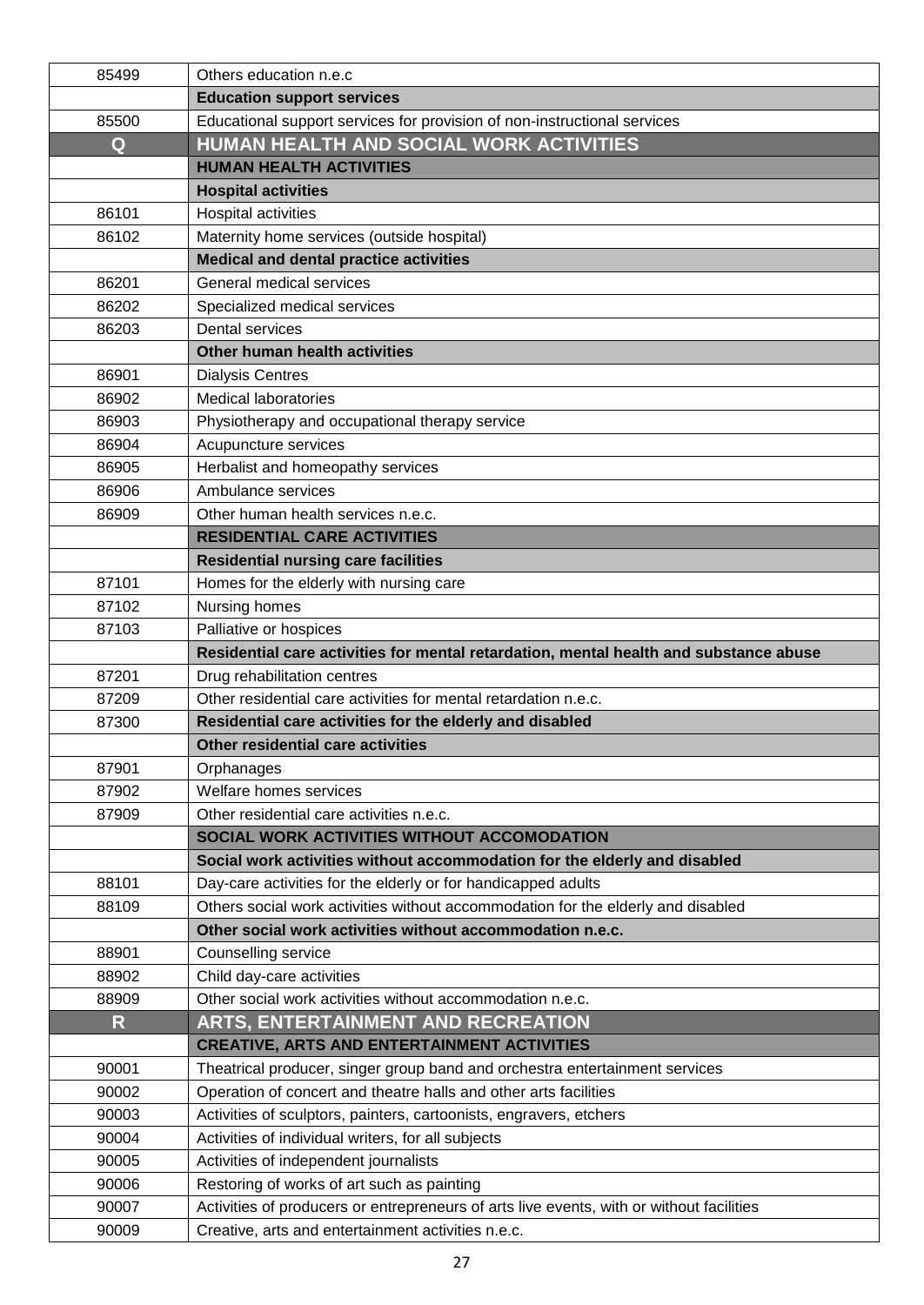|       | LIBRARIES, ARCHIVES, MUSEUMS AND OTHER CULTURAL ACTIVITIES                                                                          |
|-------|-------------------------------------------------------------------------------------------------------------------------------------|
| 91011 | Documentation and information activities of libraries of all kinds                                                                  |
| 91012 | Stock photo libraries and services                                                                                                  |
| 91021 | Operation of museums of all kinds                                                                                                   |
| 91022 | Operation of historical sites and buildings                                                                                         |
| 91031 | Operation of botanical and zoological gardens                                                                                       |
| 91032 | Operation of nature reserves, including wildlife preservation                                                                       |
| 92000 | <b>GAMBLING AND BETTING ACTIVITIES</b>                                                                                              |
|       | SPORTS ACTIVITIES AND AMUSEMENT AND RECREATION ACTIVITIES                                                                           |
|       | <b>Sports activities</b>                                                                                                            |
| 93111 | Football, hockey, cricket, baseball, badminton, futsal, paintball                                                                   |
| 93112 | Racetracks for auto                                                                                                                 |
| 93113 | Equestrian clubs                                                                                                                    |
| 93114 | Swimming pools and stadiums, ice-skating arenas                                                                                     |
| 93115 | Track and field stadium                                                                                                             |
| 93116 | Golf courses                                                                                                                        |
| 93117 | Bowling centre                                                                                                                      |
| 93118 | <b>Fitness centres</b>                                                                                                              |
| 93119 | Organization and operation of outdoor or indoor sports events for professionals or amateurs by<br>organizations with own facilities |
| 93120 | The operation of sports clubs such as football club, bowling club, swimming club                                                    |
| 93191 | Activities of producers or promoters of sports events, with or without facilities                                                   |
| 93192 | Activities of sports leagues and regulating bodies                                                                                  |
| 93193 | Activities of related to promotion of sporting events                                                                               |
| 93199 | Other sports activities n.e.c.                                                                                                      |
|       | Other amusement and recreation activities                                                                                           |
| 93210 | Activities of amusement parks and theme parks                                                                                       |
| 93291 | Activities of recreation parks and beaches                                                                                          |
| 93292 | Operation of recreational transport facilities                                                                                      |
| 93293 | Renting of leisure and pleasure equipment as an integral part of recreational facilities                                            |
| 93294 | Operation of fairs and shows of a recreational nature                                                                               |
| 93295 | Operation of discotheques and dance floors                                                                                          |
| 93296 | Activities of producers or entrepreneurs of live events other than arts or sports events, with or<br>without facilities             |
| 93297 | Cyber Café/Internet Centre                                                                                                          |
| 93299 | Any other amusement and recreation activities n.e.c.                                                                                |
| S     | <b>OTHER SERVICE ACTIVITIES</b>                                                                                                     |
|       | <b>ACTIVITIES OF MEMBERSHIP ORGANIZATIONS</b>                                                                                       |
|       | Activities of business, employers and professional membership organizations                                                         |
| 94110 | Activities of business and employers membership organizations                                                                       |
| 94120 | Activities of professional membership organizations                                                                                 |
| 94200 | <b>Activities of trade unions</b>                                                                                                   |
|       | Activities of other membership organizations                                                                                        |
| 94910 | Activities of religious organizations                                                                                               |
| 94920 | Activities of political organizations                                                                                               |
| 94990 | Activities of other membership organizations n.e.c.                                                                                 |
|       | REPAIR OF COMPUTERS AND PERSONAL AND HOUSEHOLD GOODS                                                                                |
|       | Repair of computers and communication equipment                                                                                     |
| 95111 | Repair of electronic equipment                                                                                                      |
| 95112 | Repair and maintenance of computer terminals                                                                                        |
| 95113 | Repair and maintenance of hand-held computers (PDA's)                                                                               |
| 95121 | Repair and maintenance of cordless telephones                                                                                       |